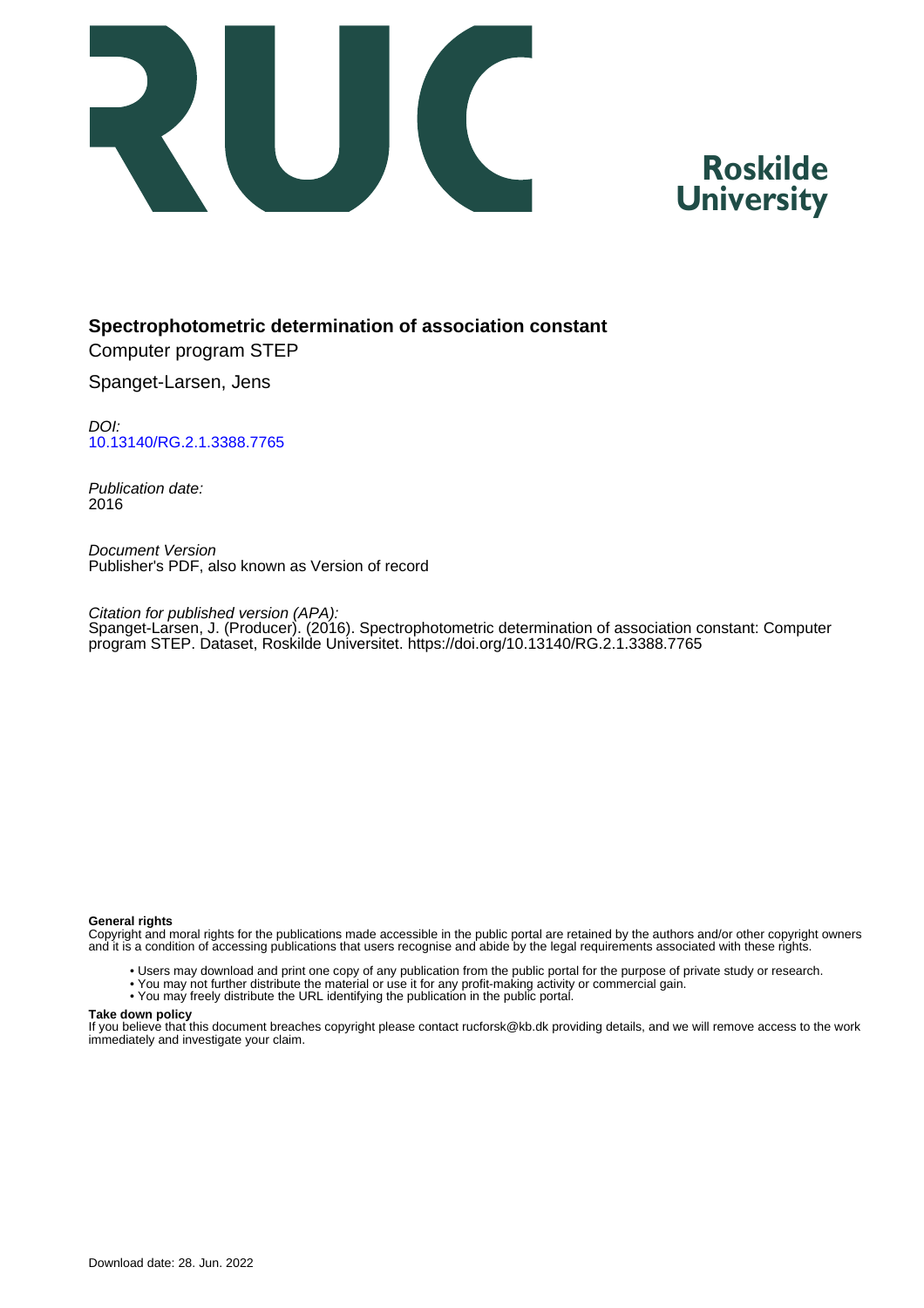See discussions, stats, and author profiles for this publication at: [https://www.researchgate.net/publication/292918979](https://www.researchgate.net/publication/292918979_Spectrophotometric_determination_of_association_constant_Computer_Program_STEP?enrichId=rgreq-3e643e586cc1de2f132270c08721b703-XXX&enrichSource=Y292ZXJQYWdlOzI5MjkxODk3OTtBUzozMjUwMDQ4MDY5MDE3NjRAMTQ1NDQ5ODU5MjczOA%3D%3D&el=1_x_2&_esc=publicationCoverPdf)

# [Spectrophotometric](https://www.researchgate.net/publication/292918979_Spectrophotometric_determination_of_association_constant_Computer_Program_STEP?enrichId=rgreq-3e643e586cc1de2f132270c08721b703-XXX&enrichSource=Y292ZXJQYWdlOzI5MjkxODk3OTtBUzozMjUwMDQ4MDY5MDE3NjRAMTQ1NDQ5ODU5MjczOA%3D%3D&el=1_x_3&_esc=publicationCoverPdf) determination of association constant (Computer Program STEP)

**Data** · February 2016 DOI: 10.13140/RG.2.1.3388.7765

| <b>CITATIONS</b> |                                                                                               | READS |
|------------------|-----------------------------------------------------------------------------------------------|-------|
| $\mathbf 0$      |                                                                                               | 126   |
| 1 author:        |                                                                                               |       |
|                  | Jens Spanget-Larsen<br>Roskilde University<br>225 PUBLICATIONS 1,983 CITATIONS<br>SEE PROFILE |       |

**Some of the authors of this publication are also working on these related projects:**

Project

Project

Intramolecular hydrogen bonding and optical transitions for selected flavonoids. View [project](https://www.researchgate.net/project/Intramolecular-hydrogen-bonding-and-optical-transitions-for-selected-flavonoids?enrichId=rgreq-3e643e586cc1de2f132270c08721b703-XXX&enrichSource=Y292ZXJQYWdlOzI5MjkxODk3OTtBUzozMjUwMDQ4MDY5MDE3NjRAMTQ1NDQ5ODU5MjczOA%3D%3D&el=1_x_9&_esc=publicationCoverPdf)

Lecture Notes View [project](https://www.researchgate.net/project/Lecture-Notes-2?enrichId=rgreq-3e643e586cc1de2f132270c08721b703-XXX&enrichSource=Y292ZXJQYWdlOzI5MjkxODk3OTtBUzozMjUwMDQ4MDY5MDE3NjRAMTQ1NDQ5ODU5MjczOA%3D%3D&el=1_x_9&_esc=publicationCoverPdf)

All content following this page was uploaded by Jens [Spanget-Larsen](https://www.researchgate.net/profile/Jens_Spanget-Larsen?enrichId=rgreq-3e643e586cc1de2f132270c08721b703-XXX&enrichSource=Y292ZXJQYWdlOzI5MjkxODk3OTtBUzozMjUwMDQ4MDY5MDE3NjRAMTQ1NDQ5ODU5MjczOA%3D%3D&el=1_x_10&_esc=publicationCoverPdf) on 03 February 2016.

The user has requested enhancement of the downloaded file. All in-text references underlined in blue are added to the original document and are linked to publications on ResearchGate, letting you access and read them immediately.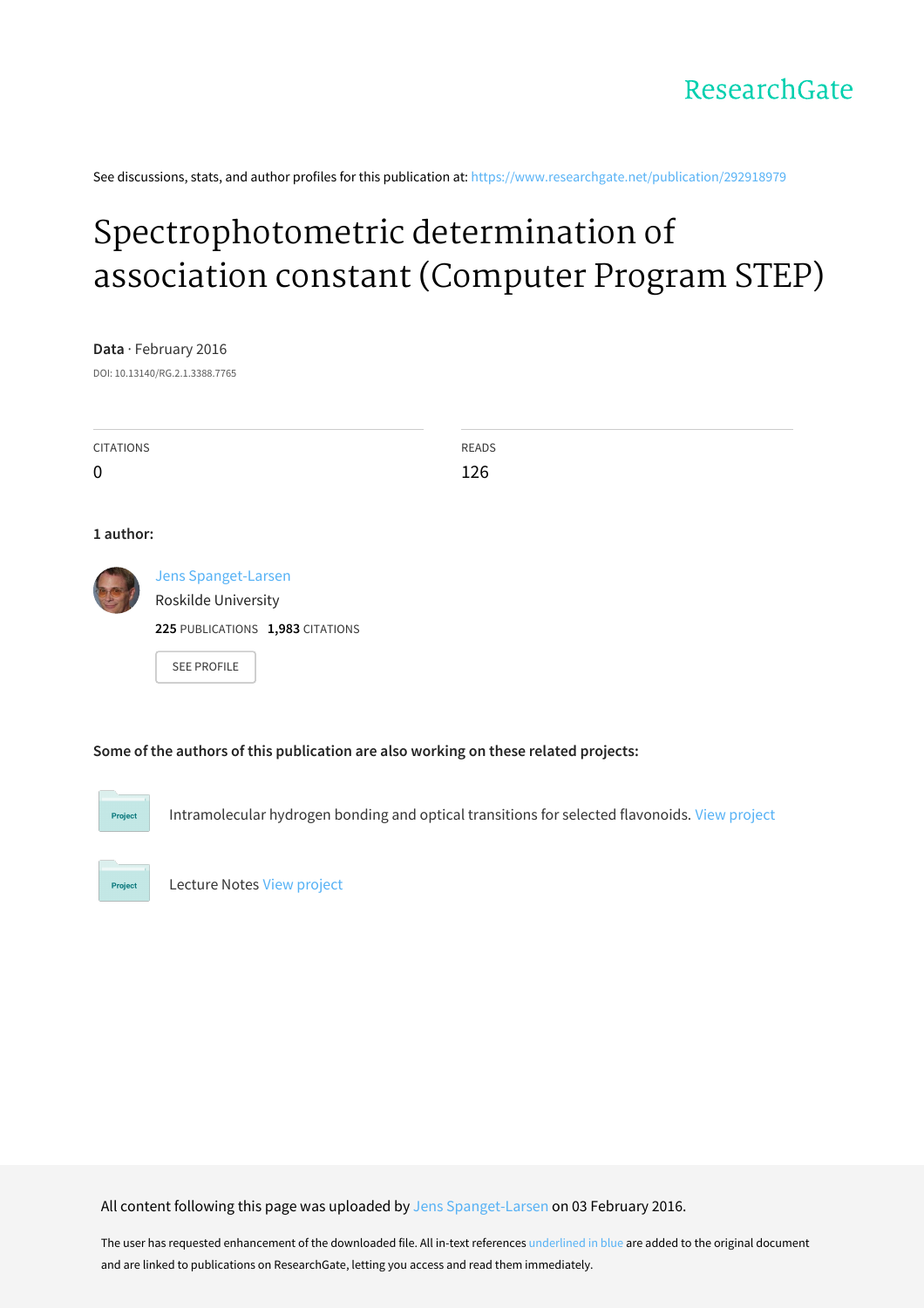# **Computer Program STEP**

[Jens Spanget-Larsen](https://www.researchgate.net/profile/Jens_Spanget-Larsen?el=1_x_100&enrichId=rgreq-3e643e586cc1de2f132270c08721b703-XXX&enrichSource=Y292ZXJQYWdlOzI5MjkxODk3OTtBUzozMjUwMDQ4MDY5MDE3NjRAMTQ1NDQ5ODU5MjczOA==), Roskilde University

Least-Squares "Systematic Trial-and-Error Procedure" for spectrophotometric evaluation of association constant *K* and molar absorption coefficient  $\varepsilon$  for a 1:1 molecular complex *C*,

$$
A + B \Leftrightarrow C,
$$

with error analysis according to K. Conrow, G.D. Johnson, R.E. Bowen (1964). The present version of STEP treats data for up to 10 mixtures of *A* and *B*, for up to 20 different wavenumbers. An analysis of the Charge Transfer (CT) complex formation of naphthalene and chloranil is provided as an example.

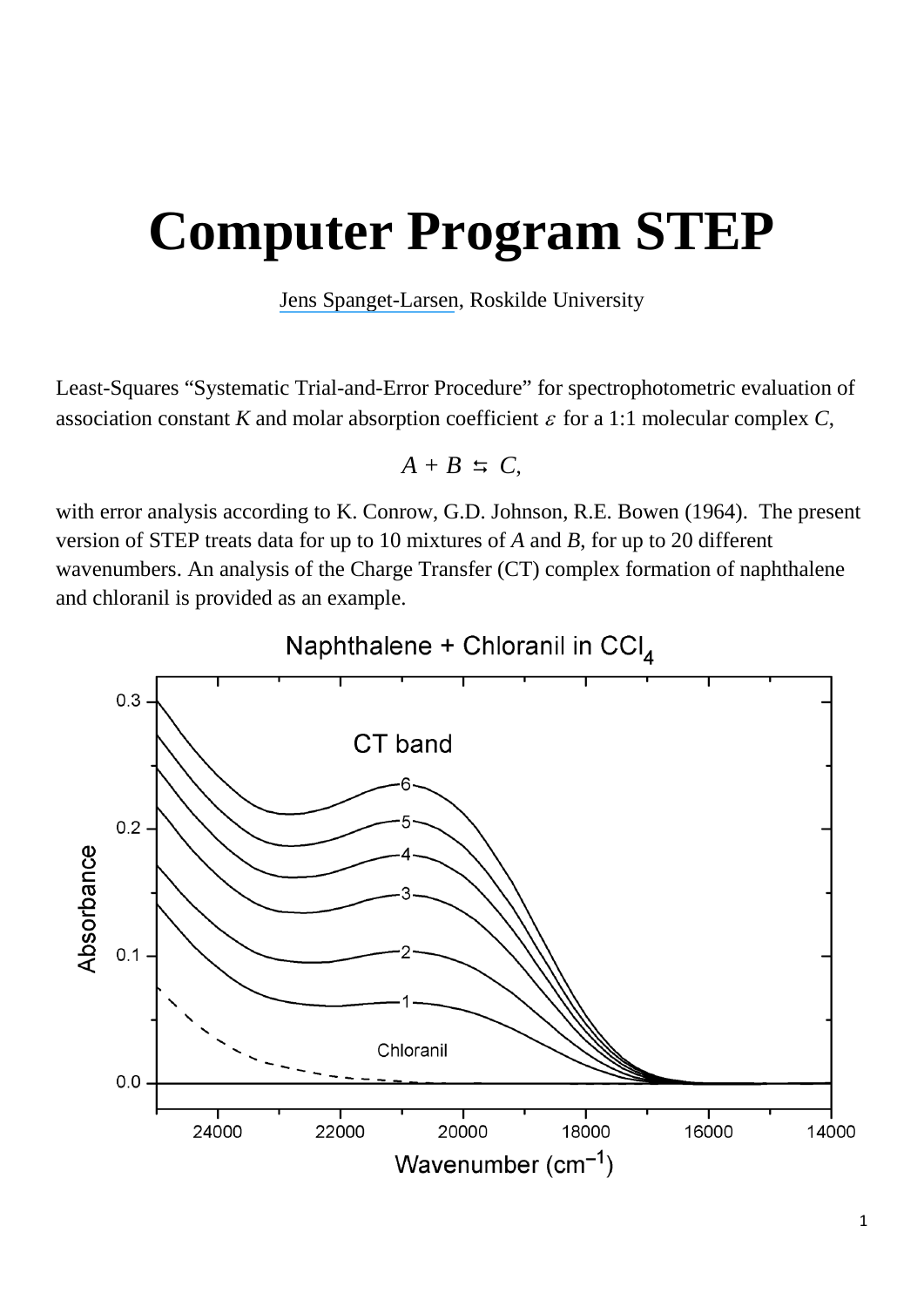# **STEP procedure:**

Spectrophotometric determination of association constant (equilibrium constant) *K* for a 1:1 complex formation by a systematic trial-and-error procedure.

We consider the equilibrium

$$
A + B \leftrightarrows C
$$

$$
K = \frac{[C]}{[A][B]}
$$
 (neglecting activity effects)

If  $A_0$  and  $B_0$  are the initial concentrations of *A* and *B*, and writing for simplicity *C* instead of  $[C]$ , we have

$$
K = \frac{C}{(A_0 - C)(B_0 - C)}
$$
  
\n
$$
C^2 - (A_0 + B_0 + K^{-1})C + A_0B_0 = 0
$$
  
\n
$$
C = \frac{A_0 + B_0 + K^{-1}}{2} - \sqrt{\frac{(A_0 + B_0 + K^{-1})^2}{4} - A_0B_0}
$$
 (discarding the other root) (1)

We now assume the applicability of "Lambert-Beer's law":

$$
E(\widetilde{v}) = \varepsilon(\widetilde{v}) \cdot d \cdot c
$$

*E* is the measured absorbance,  $\tilde{v}$  the wavenumber,  $\varepsilon$  the molar absorption coefficient, *d* the length of the light path through the sample, and *c* is the concentration (mol/L). In the present experiment we have

$$
E = E_A + E_B + E_C
$$
  
=  $\varepsilon_A d (A_0 - C) + \varepsilon_B d (B_0 - C) + \varepsilon_C d C$  (2)

where the dependence on  $\tilde{v}$  is implicit. In this equation, *E* can be measured and *d*,  $A_0$ ,  $B_0$ ,  $\varepsilon_A$ , and  $\varepsilon_B$  are assumed to be known.  $\varepsilon_c$  and *C* are so far unknown;  $\varepsilon_c$  can be expressed as a function of *C*:

$$
\varepsilon_C = \frac{E - \varepsilon_A d (A_0 - C) - \varepsilon_B d (B_0 - C)}{d C}
$$
\n(3)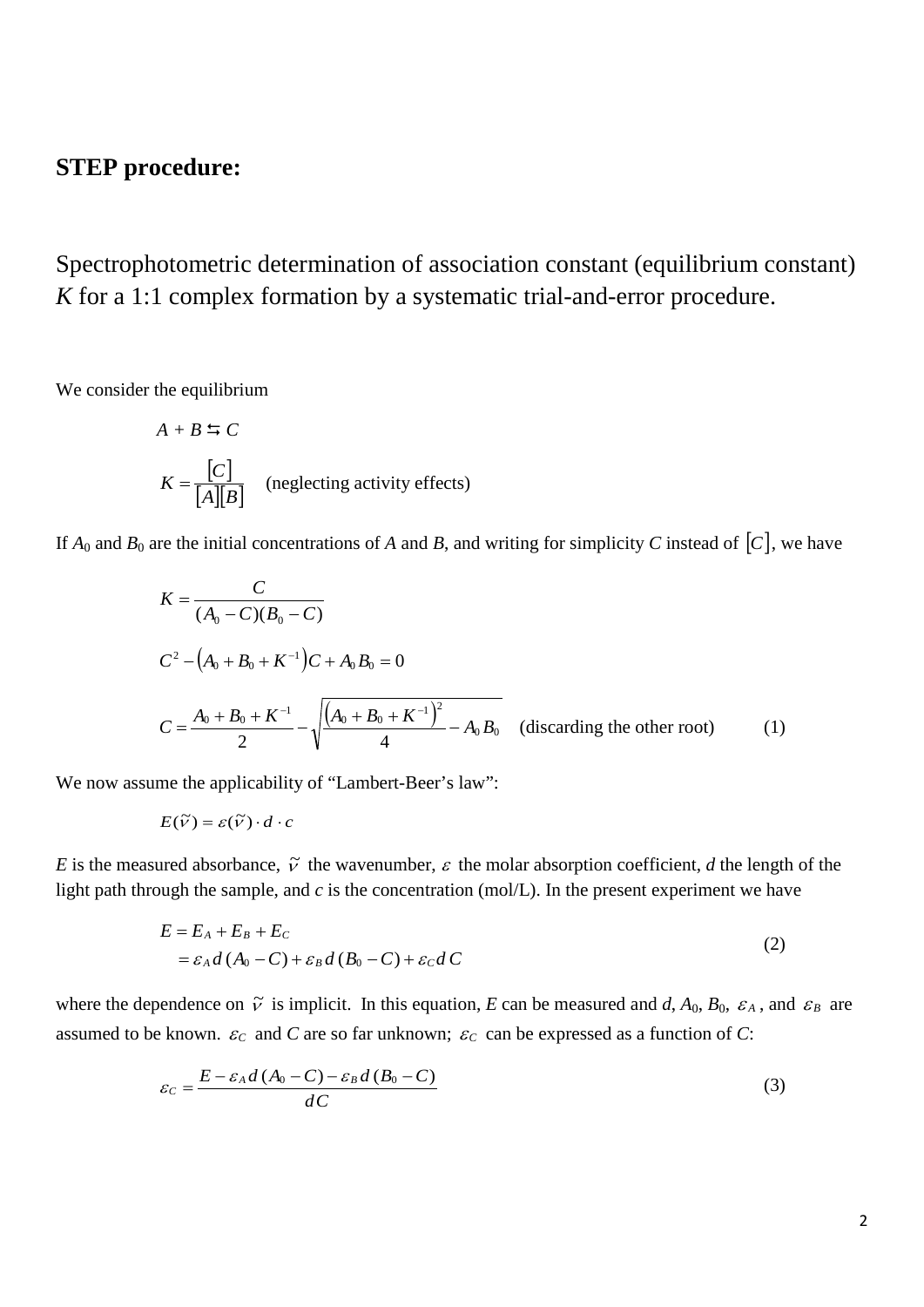We now assume that absorbance measurements *E* for a particular wavenumber  $\tilde{v}$  have been performed on a series of *N* mixtures of *A* and *B* with different concentrations, *i.e.*, different values of  $A_0$  and  $B_0$ . The STEP procedure is carried out as follows (Conrow et al. 1964):

- *(i)* Guess a value of the association constant *K*:  $K = K'$ .
- *(ii)* Using *K'*, compute concentrations *C'* for each mixture from eqn. (1).
- *(iii)* With the concentrations *C*', compute from eqn. (3) molar absorption coefficients  $\varepsilon'$ for each mixture.
- *(iv)* Determine the mean value  $\overline{\varepsilon'_{C}}$  for the *N* mixtures,  $\overline{\varepsilon'_{C}} = \frac{\sum \varepsilon_{C}}{N}$  $\overline{\varepsilon'_{C}} = \frac{\sum \varepsilon'_{C}}{\sum \varepsilon'_{C}}$ .
- *(v)* Using  $\varepsilon'_{C}$ , compute a value of *E*' for each mixture from eqn. (2).
- *(vi)* Compare the *E'* values with the measured absorbances *E*. The overall deviation *S* is given by the least-squares standard error of estimate (RMS):

$$
S = \sqrt{\frac{\sum (E - E')^2}{N}}.
$$

*(vii)* Guess a new value of *K* and repeat the procedure.

By systematic variation of *K*, the program STEP determines the value which yields the smallest leastsquares absorbance deviation *S.* In the vicinity of the minimum, a three-point parabolic interpolation procedure is applied. A range of *K* values, with corresponding values of  $\varepsilon_c$ , may be obtained by analyzing spectrophotometric data for a range of wavelengths  $\tilde{v}$ , thereby enabling a check of the consistency of the results. See program code and sample application below.

Error parameters, such as the *sharpness* (Conrow et al. 1964) of the individual and global determinations of *K*, are available. The results are very sensitive to the quality of the input data; see the discussions by Rose & Drago (1959) and by Conrow et al. (1964).

K. Conrow, G. D. Johnson, R. E Bowen, *J. Am. Chem. Soc.* **86**, 1025 (1964) N. J. Rose, R. S. Drago, *J. Am. Chem. Soc.* **81**, 6138 (1959)

Student Projects at Roskilde University using program STEP:

J. S. Bennekou, P. Borling, M. B. W. Christensen, A. M. B. Giessing, S. R. Hansen, A. F. Jørgensen, D. Ohlrich, *Student Project Report* (in Danish), Roskilde University 1992.

H. Steno, C. Overgaard, S. N. Olsen, *Student Project Report* (in Danish), Roskilde University 2000.

C. D. Christiansen, B. E. F. Ekbrant, L. A. Sørensen: *Student Project Report* (in Danish), Roskilde University 2012.

J. Spanget-Larsen Roskilde University, February 2016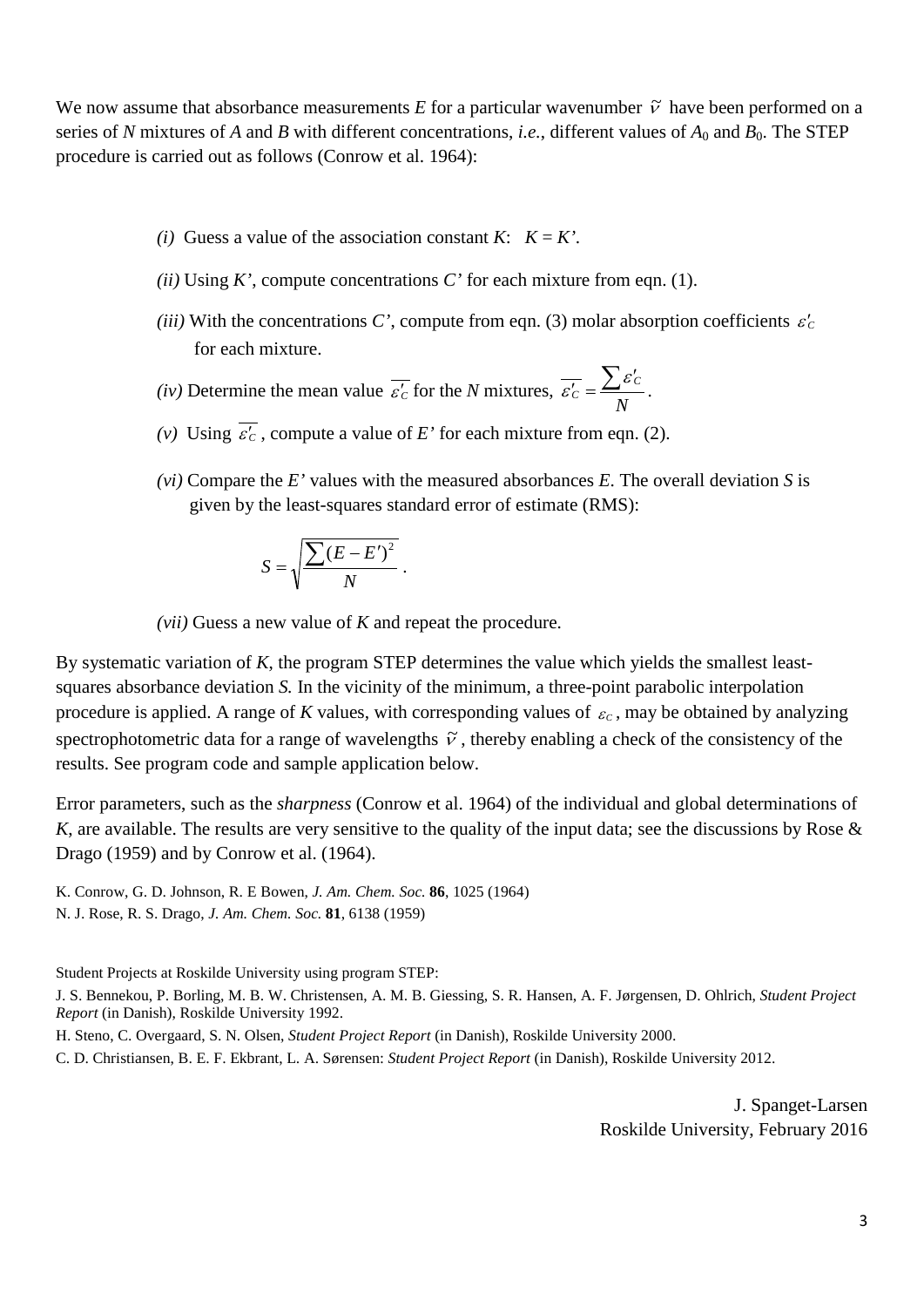## **GWbasic program STEP-2**

```
10 DEFINT I,N,P
20 ' DEFDBL A-H,J-M,O-Z
30 OPTION BASE 1
40 DIM A(10),B(10),C(10),D(10),F(10),L(10),G(10),H(10)
50 DIM M(20),O(20),U(20),J(20),T(20),V(20,10)
60 DIM R(20),S(20),W(20)
70 PRINT : PRINT "Program STEP-2 (JS-L, 2000, 2016)" : PRINT
80 LINE INPUT "Input File? ", E$
90 LINE INPUT "Output File? ", F$
100 OPEN "I",#1,E$
110 OPEN "O",#2,F$
120 X$=STRING$(78,95)
130 PRINT#2, "vs.2g"
                                 140 PRINT#2, " *Program STEP*" : PRINT#2, 
150 PRINT#2, "Least-Squares 'Systematic Trial-and-Error Procedure' for"
160 PRINT#2, "spectrophotometric evaluation of association constant K and"
170 PRINT#2, "molar absorption coefficient E for a 1:1 molecular complex,"
180 PRINT#2, "A + B = C, essentially according to K Conrow, GD Johnson, 
190 PRINT#2, "RE Bowen: J.Am.Chem.Soc. 86, 1025 (1964). Present version"
200 PRINT#2, "treats data for up to 10 mixtures of A and B, for up to 20"
210 PRINT#2, "different wavenumbers."<br>220 PRINT#2, "
220 PRINT#2, " J Spanget-Larsen"
                                                         RUC 2000, 2016"
240 PRINT#2, : PRINT#2,
250 '----read wavenumber-independent data----
260 LINE INPUT#1, T$ ' text heading
270 Y$=STRING$(LEN(T$),45)
280 PRINT : PRINT T$ : PRINT Y$ : PRINT
290 PRINT#2, Y$ : PRINT#2, T$ : PRINT#2, Y$ : PRINT#2, 
300 INPUT#1, N ' No. of mixt. of A and B investigated
310 FOR I=1 TO N<br>320 INPUT#1, A
320 INPUT#1, A(I) ' total conc. of A in I'th mixt. 
330 INPUT#1, B(I) ' total conc. of B in I'th mixt.
340 INPUT#1, L(I) ' cell length for I'th mixt.<br>350 G(I)=A(I)+B(I): H(I)=A(I)*B(I)G(I) = A(I) + B(I) : H(I) = A(I) * B(I)360 NEXT I
370 '----input search parameters----
380 P=0 : N1=0
390 PRINT : INPUT "Guess on Association Constant K";KSTART
400 PRINT#2, "Initial Value of Association Constant K ";KSTART
410 INPUT "Initial Step Length";LSTART
420 PRINT#2, "Initial Value of Step Length ";LSTART
430 INPUT "Lower Limit of Step Length";LIMIT
440 PRINT#2, "Lower Limit of Step Length ";LIMIT
450 INPUT "Maximal Number of Steps";MAX
460 PRINT#2, "Maximal Number of Steps ";MAX
470 ' PRINT#2, : PRINT#2, "[A] = Total Concentration of A"
480 ' PRINT#2, "[B] = Total Concentration of B"
490 ' PRINT#2, "Abs = Measured Absorbance"
500 ' PRINT#2, " d = Length of Cell" : PRINT#2,
510 PRINT#2, : PRINT#2, X$
520 '----read abs. data for one wavenumber----
530 INPUT#1, W0 ' read wavenumber
540 IF W0=0 THEN 1860 ' (end of input file)
550 N1=N1+1
560 W(N1)=W0
570 INPUT#1, R(N1) ' read absorbancy of A
580 INPUT#1, S(N1) ' read absorbancy of B
590 E1=R(N1) : E2=S(N1)
600 FOR I=1 TO N
610 INPUT#1, F(I) ' read measured absorbances
620 D(I)=F(I)/L(I)
```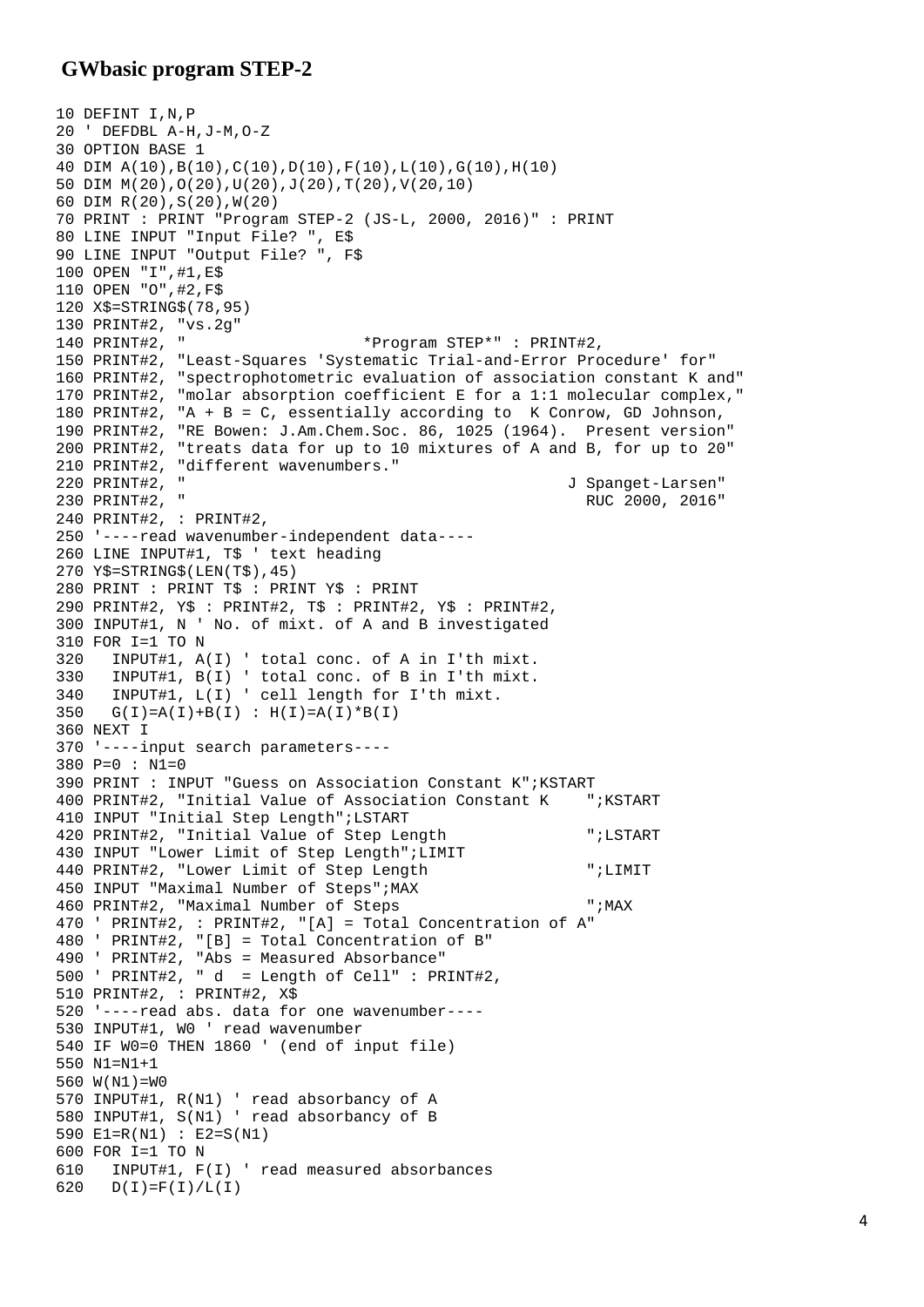630 V(N1,I)=D(I) 640 NEXT I 650 '-------------------------------------- 660 PRINT#2, : PRINT#2, 670 PRINT#2, "Wavenumber ";W0;"cm-1" 680 PRINT#2, "Molar Absorbance of A 690 PRINT#2, "Molar Absorbance of B ";E2 : PRINT#2,  $[A]$   $[B]$  Abs d Abs/d" 710 FOR I=1 TO N 720 PRINT#2, USING "###";I; 730 PRINT#2, USING " ##.####^^^^";A(I),B(I); 740 PRINT#2, USING " ##.####" ;F(I),L(I),D(I) 750 NEXT I 760 PRINT 770 PRINT "Wavenumber ";W0;"cm-1" : PRINT<br>780 PRINT "Molar Absorbance of A ";E1 780 PRINT "Molar Absorbance of A 790 PRINT "Molar Absorbance of B ";E2 : PRINT  $[A]$   $[B]$  Abs d Abs/d" 810 FOR I=1 TO N 820 PRINT USING "###";I;<br>830 PRINT USING "##.### 830 PRINT USING " ##.####^^^^";A(I),B(I);<br>840 PRINT USING " ##.####" ;F(I),L(I),D( PRINT USING "  $\#$ . $\#$  $\#$  $\#$  $\#$  $\#$  $\#$ ;  $F(I)$ , $L(I)$ , $D(I)$ 850 NEXT I 860 '========================STEP=========================== 870 PRINT : PRINT " K = Association Constant" 880 PRINT " E = Molar Absorbance of Complex C" 890 PRINT "  $S = RMS$  for Fit of Absorbances" : PRINT<br>900 PRINT "  $K = E$   $S$ " 900 PRINT " K E S" 910 I0=0 920 '-----START 930 K=KSTART : L=LSTART : L0=LIMIT : I8=MAX  $940 T0=10+1$ 950 GOSUB 2940 960 IF I0>I8 THEN 1420 ' max no. of steps exceeded, exit 970 PRINT USING "#######";I0; 980 PRINT USING "  $\#$  $\#$  $\#$  $\#$  $\#$  $\#$  $\#$  $\#$  $\sim$  $\sim$ ";K,E; 990 PRINT USING " ##.#######^^^^";S; 1000 PRINT CHR\$(60) ' to indicate (re)start 1010 K1=K : S1=S 1020 '-----FIRST STEP 1030 K=K+L ' increase K by steplength 1040 GOSUB 2940  $1050 T0=10+1$ 1060 IF I0>I8 THEN 1420 ' max no. of steps exceeded, exit 1070 PRINT USING "######";I0; 1080 PRINT USING " ##.####^^^^";K,E; 1090 PRINT USING " ##.#######^^^^";S 1100 ' check direction 1110 IF S<S1 THEN 1170 ' RMS-error S decreases, continue 1120 K=K1-L ' reverse search direction 1130 L=-L 1140 S2=S 1150 GOTO 1210 1160 '-----INTERMEDIATE STEPS  $1170 K1=K$ 1180 K=K+L ' increase K by steplength 1190 S2=S1  $1200 \text{ } SI = S$ 1210 IF K>0 THEN 1250 1220 L=L/4 ' reduce steplength to avoid K<=0 1230 K=K1+L ' increase old K by reduced steplength 1240 GOTO 940 ' restart from top 1250 GOSUB 2940 1260 I0=I0+1 1270 IF I0>I8 THEN 1420 ' max. no. of steps exceeded, exit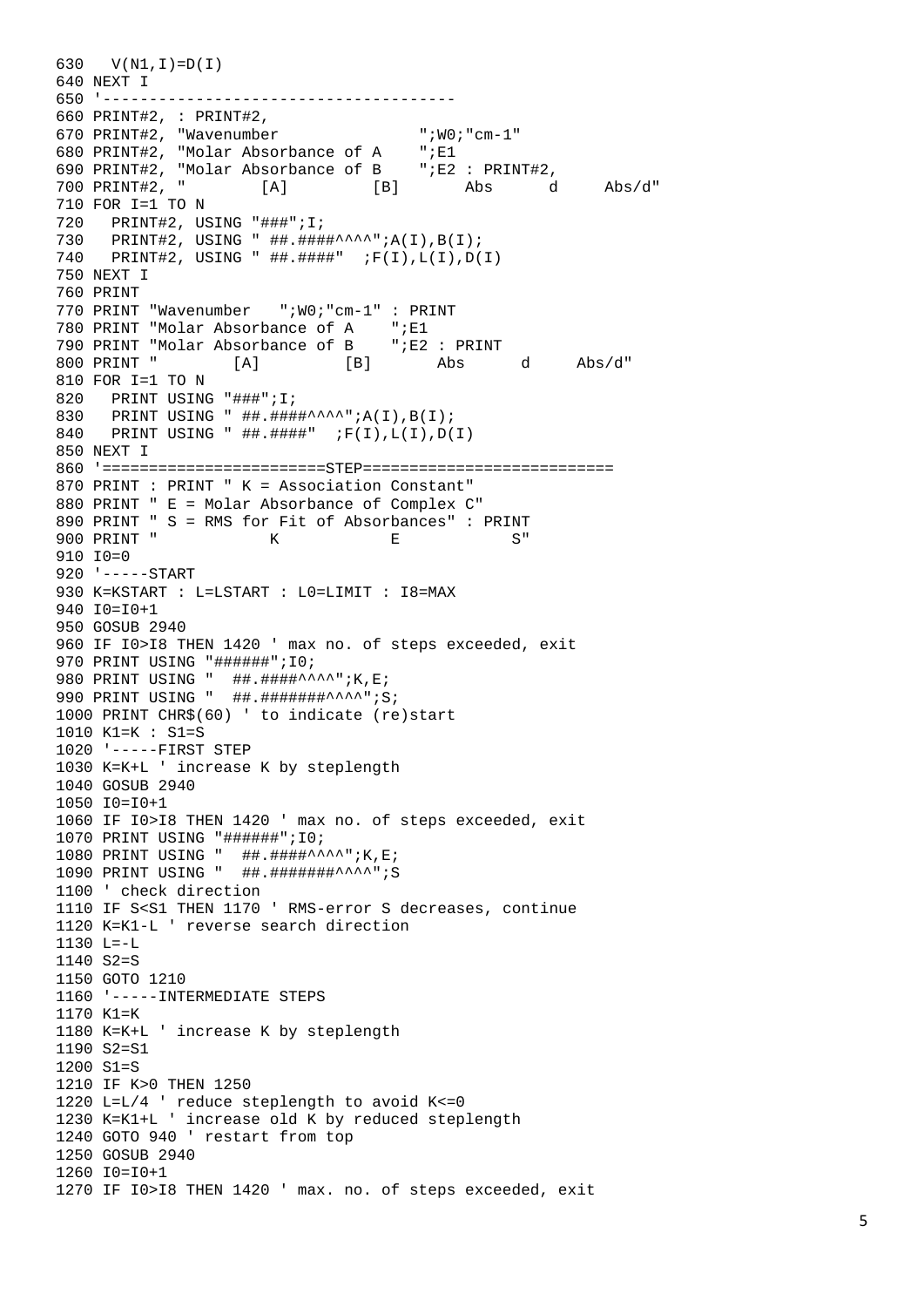```
1280 PRINT USING "######";I0;
1290 PRINT USING " ##.####^^^^";K,E;
1300 PRINT USING " ##.#######^^^^";S
1310 ' check direction:<br>1320 IF S<S1 THEN 1170
                         ' S decreases, continue
1330 ' minimum was passed
1340 '-----FINAL INTERPOLATION STEP 
1350 K=K1+L/2*(S2-S)/(S2-S1*2+S) ' 3-point parabolic interpolation
1360 L=ABS(L)/4 ' reduce steplength
1370 IF L<=L0 THEN 1420 ' min. steplength achieved, exit
1380 K=K-L
1390 '-----RESTART FROM TOP
1400 GOTO 940
1410 '============================================================= 
1420 M(N1) = K : O(N1) = E : J(N1) = S1430 PRINT#2, : PRINT#2, "Results of Search Procedure:"
1440 PRINT#2, "(";I0;"Steps )" : PRINT#2,
1450 PRINT#2, "Best Fit for Association Constant K "; K<br>1460 PRINT#2, " - Molar Absorbance of C "; E
                     - Molar Absorbance of C ";E : PRINT#2,
1470 PRINT#2, "Fit of Absorbances:" : PRINT#2,<br>1480 PRINT#2, "Calc. Exp. Diff."
1480 PRINT#2, " Calc. Exp.
1490 PRINT 
1500 PRINT "Best Fit for Association Constant K ";K
1510 PRINT "Best Fit for Molar Absorbance of C ";E<br>1520 PRINT "RMS Error of Absorbance Fit ";S : PRINT
1520 PRINT "RMS Error of Absorbance Fit
1530 PRINT "Fit of Absorbances:" : PRINT<br>1540 PRINT " Calc. Exp. Diff."
                 Calc. Exp.
1550 F1=0
1560 FOR I=1 TO N
1570 DI=E1*(A(I)-C(I))+E2*(B(I)-C(I))-D(I)<br>1580 D2=D1+E*C(T)1580 D2=D1+E*C(I)<br>1590 F1=F1+(E+D1/
1590 F1 = F1 + (E + D1/C(I))^2<br>1600 D1 = D2 + D(T)1600 D1=D2+D(I)<br>1610 PRINT#2. U
1610 PRINT#2, USING "###";I;
1620 PRINT#2, USING "###.####";D1,D(I),D2
1630 PRINT USING "###";I;
      PRINT USING "###.#####";D1,D(I),D2
1650 NEXT I
1660 U(N1)=SQR(F1/N)
1670 PRINT#2, : PRINT#2, "RMS-Error of Absorbance Fit "; S
1680 PRINT#2, "RMS-Error of Molar Absorbance of C ";U(N1)
1690 \text{ X=K}1700 Y=S
1710 K=X-X/10
1720 GOSUB 2940
1730 Z1=10*(S-Y)/Y
1740 PRINT#2, "'Lower Sharpness of Fit' for K ";Z1
1750 K=X+X/10
1760 GOSUB 2940
1770 Z2=10*(S-Y)/Y1780 PRINT#2, "'Upper Sharpness of Fit' for K ";Z2
1790 T(N1) = (Z1+Z2)/21800 PRINT#2, "'Average Sharpness of Fit' for K ";T(N1)
1810 PRINT#2, : PRINT#2,
1820 PRINT : INPUT "Exit [1/0]";P
1830 IF P=1 THEN 1890
1840 PRINT#2, : PRINT#2, X$ : PRINT#2, : PRINT#2, 
1850 GOTO 530 
1860 P=1 ' end of input file
1870 PRINT#2, : PRINT#2,T$ : PRINT#2, Y$ : PRINT#2, : PRINT#2,
1880 PRINT#2, "Results of Individual Treatment of Data for Each Wavenumber:"
1890 PRINT : PRINT "Results of Individual Treatment of Data for Each Wavenumber:"
1900 PRINT#2, : PRINT
1910 PRINT#2, " cm-1 K E RMS(E) RMS(Abs) Sharpness"
1920 PRINT " cm-1 K E RMS(E) RMS(Abs) Sharpness"
```
6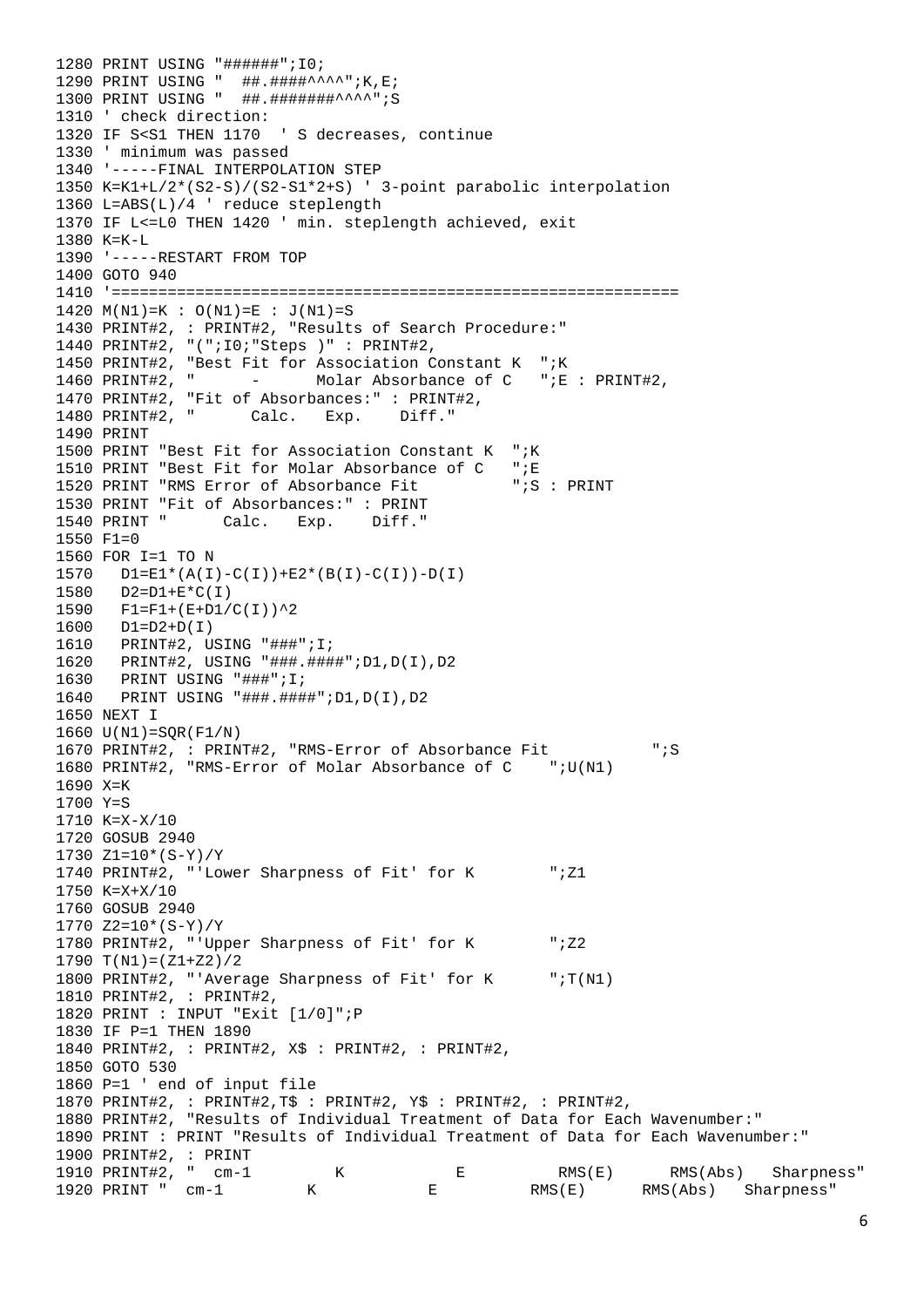```
1930 PRINT#2, STRING$(78,45)
1940 PRINT STRING$(78,45)
1950 K1=0 : T1=0 : J1=0 : K2=0 : J2=0
1960 FOR I=1 TO N1<br>1970 PRINT#2, USING "#######";W(I);
1970 PRINT#2, USING "######";W(I); ' Wavenumber
1980 PRINT#2, USING "#########.##";M(I); ' K
1990 PRINT#2, USING "#############";O(I),U(I); ' eps, RMS(eps)
2000 PRINT#2, USING " \#\#\ast<sup>^</sup>^^";J(I); 'RMS(Abs.Fit)<br>2010 PRINT#2. USING " \#\#\#\#\#\#\#\#;T(1) ' Sharpness
2010 PRINT#2, USING " ####.####";T(I)
2020 PRINT USING "######";W(I);
2030 PRINT USING "#########.##";M(I);
2040 PRINT USING "############";O(I),U(I);
2050    PRINT USING "    ##.#^^^^";J(I);
2060 PRINT USING " ####.####";T(I)
2070 K1=K1+M(I)*T(I) : T1=T1+T(I) : J1=J1+J(I)
2080 NEXT I
2090 K=K1/T1
2100 \text{ K}1=02110 FOR I=1 TO N1
2120 K1=K1+T(I)*(K-M(I))^2
2130 NEXT I
2140 S=SQR(K1/T1)
2150 T1=T1/N1
2160 J1=J1/N1
2170 PRINT#2, STRING$(78,45)
2180 PRINT STRING$(78,45)
2190 PRINT#2, : PRINT#2, "Sharpness-Weighted Mean of K ";K<br>2200 PRINT#2, " - - - SD of K ";S
                           \overline{P} - - - SD of K
2210 PRINT : PRINT "Sharpness-Weighted Mean of K "; K<br>2220 PRINT " - - - RMS Dev. "; S
2220 PRINT " - - - RMS Dev. ";S<br>2230 PRINT#2. "Mean RMS(abs) ";J1
2230 PRINT#2, "Mean RMS(abs) \begin{array}{ccc} & \text{``iJ1} \\ & \text{2240} & \text{PRINT} \end{array}" 2240 PRINT#2, "Mean Sharpness<br>2250 PRINT "Mean RMS(abs) " ";J1
2250 PRINT "Mean RMS(abs) ';J1<br>2260 PRINT "Mean Sharpness ";T1
2260 PRINT "Mean Sharpness
2270 '---table with mean RMS(abs) for range of fixed K-values--- 
2280 PRINT : PRINT "Mean RMS(abs) for fixed K-values:"
2290 PRINT : INPUT "K-min,K-max,step [0's to exit]";Z0,Z1,Z2
2300 IF Z0=0 THEN 2490
2310 PRINT#2, : PRINT#2, "Mean RMS(abs) as a Function of K"
2320 PRINT#2, " K mean RMS(abs)"
2330 K=Z0 : Z1=Z1+Z2/10
2340 SS=0
2350 FOR I5=1 TO N1
2360 FOR I=1 TO N : D(I)=V(I5,I) : NEXT I
2370 E1=R(I5) : E2=S(I5)
2380 GOSUB 2940<br>2390 SS=SS+S
      SS = SS + S2400 NEXT I5
2410 SS=SS/N1
2420 PRINT USING " ####.###";K;
2430 PRINT USING " ###.#########";SS
2440 PRINT#2, USING " ####.###";K;
2450 PRINT#2, USING " ###.#########";SS
2460 K=K+Z2
2470 IF K>Z1 GOTO 2290
2480 GOTO 2340
2490 PRINT : INPUT "K-value for Calc. of Global Sharpness (0 to exit)";K0
2500 IF K0=0! GOTO 3080
2510 K=K0
2520 SS=0!
2530 FOR I5=1 TO N1
2540 FOR I=1 TO N : D(I)=V(I5,I) : NEXT I
2550 E1=R(I5) : E2=S(I5)
2560 GOSUB 2940
2570 SS=SS+S
```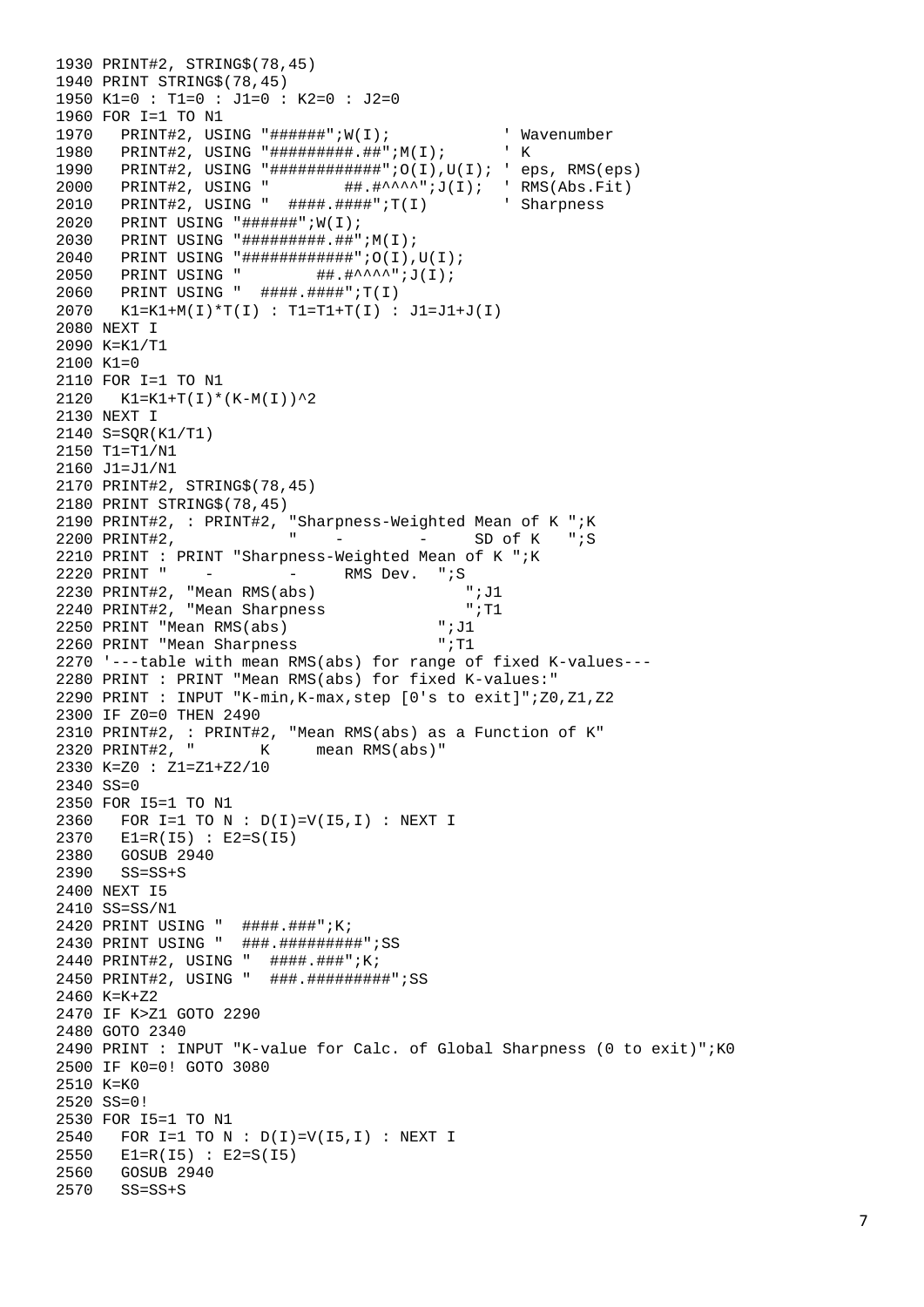```
2580 NEXT I5
2590 S0=SS/N1
2600 K=K0-K0/10 
2610 SS=0!
2620 FOR I5=1 TO N1
2630 FOR I=1 TO N : D(I)=V(I5,I) : NEXT I
2640 E1=R(I5) : E2=S(I5)
2650 GOSUB 2940
2660 SS=SS+S
2670 NEXT I5
2680 SM=SS/N1
2690 SHL=10*(SM-S0)/S0
2700 K=K0+K0/10 
2710 SS=0!
2720 FOR I5=1 TO N1
2730 FOR I=1 TO N : D(I)=V(I5,I) : NEXT I
2740 E1=R(I5) : E2=S(I5)
2750 GOSUB 2940
2760 SS=SS+S
2770 NEXT I5
2780 SP=SS/N1
2790 SHH=10*(SP-S0)/S0
2800 PRINT : PRINT "K =";K0"
2810 PRINT "'Lower Sharpness' ";SHL<br>2820 PRINT "'Upper Sharpness' ";SHH
2820 PRINT "'Upper Sharpness'
2830 PRINT "'Average Sharpness' ";(SHL+SHH)/2
2840 PRINT#2, : PRINT#2, "K ="; : PRINT#2, USING "####.##";K0<br>2850 PRINT#2, "'Lower Sharpness' ";SHL
2850 PRINT#2, "'Lower Sharpness' ";SHL<br>2860 PRINT#2, "'Upper Sharpness' ";SHH
2860 PRINT#2, "'Upper Sharpness'
2870 PRINT#2, "'Average Sharpness' ";(SHL+SHH)/2
2880 GOTO 2490
2890 '---------------SUBROUTINE------------------
2900 ' Compute E and S for Current Value of K<br>2910 ' E = Molar Absorbance of C
       E = Molar Absorbance of C
2920 ' S = RMS-error of Fit of Absorbances
2930 ' K = Association Constant
2940 E=0 : S=0
2950 FOR I=1 TO N
2960 X1=G(I)+1/K
2970 C(I)=X1/2-SQR(X1^2/4-H(I))<br>2980 E=E+(D(T)-E1*(A(T)-C(T))-E)E=E+(D(I)-E1*(A(I)-C(I))-E2*(B(I)-C(I)))/C(I)
2990 NEXT I
3000 E=E/N
3010 FOR I=1 TO N
3020 DI=EL*(A(I)-C(I))+E2*(B(I)-C(I))+E*C(I)3030 S=S+(D1-D(I))^23040 NEXT I
3050 S=SQR(S/N)
3060 RETURN
3070 '------------------------------------------
3080 PRINT "END OF PROGRAM"
3090 PRINT : PRINT "Enter 'SYSTEM' to exit GwBasic"
3100 END
```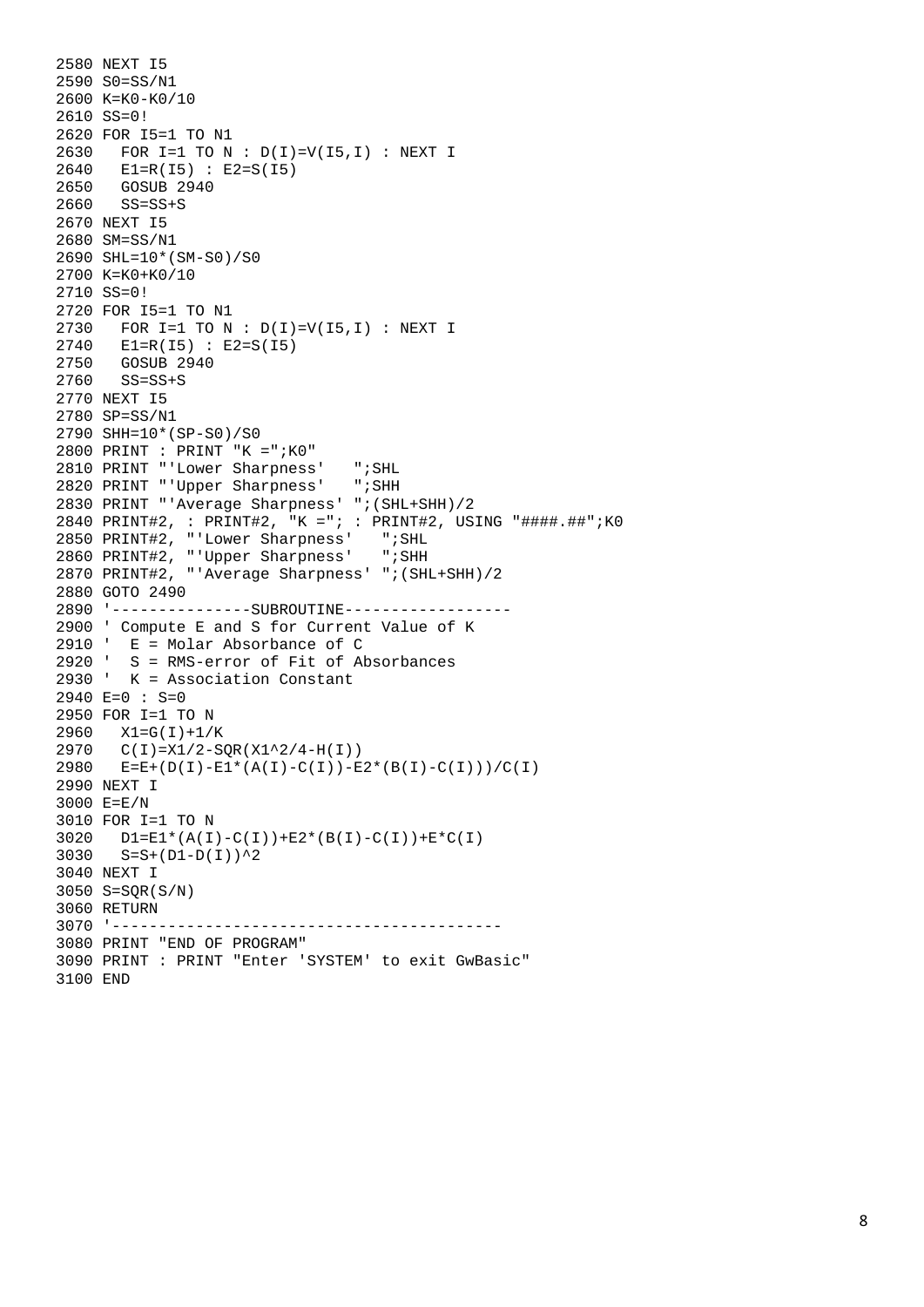# **GWbasic Program STEP-1 creates input data file for STEP-2**

```
10 PRINT
20 PRINT "---------------------------"
30 PRINT "PROGRAM STEP-1 (10.02.1997)"
40 PRINT "---------------------------"
50 PRINT "Creates Input File for STEP-2"
60 PRINT
70 LINE INPUT "Name of File? ", E$
80 OPEN "O",#1,E$
90 LINE INPUT "Title? ",T$
100 PRINT#1, T$
110 PRINT 
120 INPUT "Number of Mixtures of A and B Investigated";N
130 PRINT#1, N
140 PRINT
150 PRINT "Concentrations and Cell Lengths for the";N;"Mixtures:"
160 PRINT
170 FOR I=1 TO N
180 PRINT USING "#.";I;
190 INPUT " Total Concentration [A]";A
200 PRINT#1, A
210 PRINT USING "#.";I;
220 INPUT " Total Concentration [B]";B
230 PRINT#1, B 
240 PRINT USING "#.";I;
250 INPUT " Cell Length";L
260 PRINT#1, L
270 PRINT
280 NEXT I
290 PRINT "ABSORBANCE DATA:"
300 PRINT
310 INPUT "Wavenumber [cm-1]";W0
320 PRINT#1, W0
330 IF W0=0 THEN 460<br>340 INPUT " Molar
             Molar Absorbance of A";E1
350 PRINT#1, E1<br>360 INPUT " M
             Molar Absorbance of B";E2
370 PRINT#1, E2
380 FOR I = 1 TO N
390 PRINT USING "#.";I;
400 INPUT " Measured Absorbance";F
410 PRINT#1, F
420 NEXT I
430 PRINT
440 INPUT "New Wavenumber (0 to quit)";W0
450 GOTO 320
460 PRINT 
470 PRINT "Closing File [";E$;"]"
475 PRINT : PRINT "Type and enter 'SYSTEM' to exit from GWbasic ";
480 END
```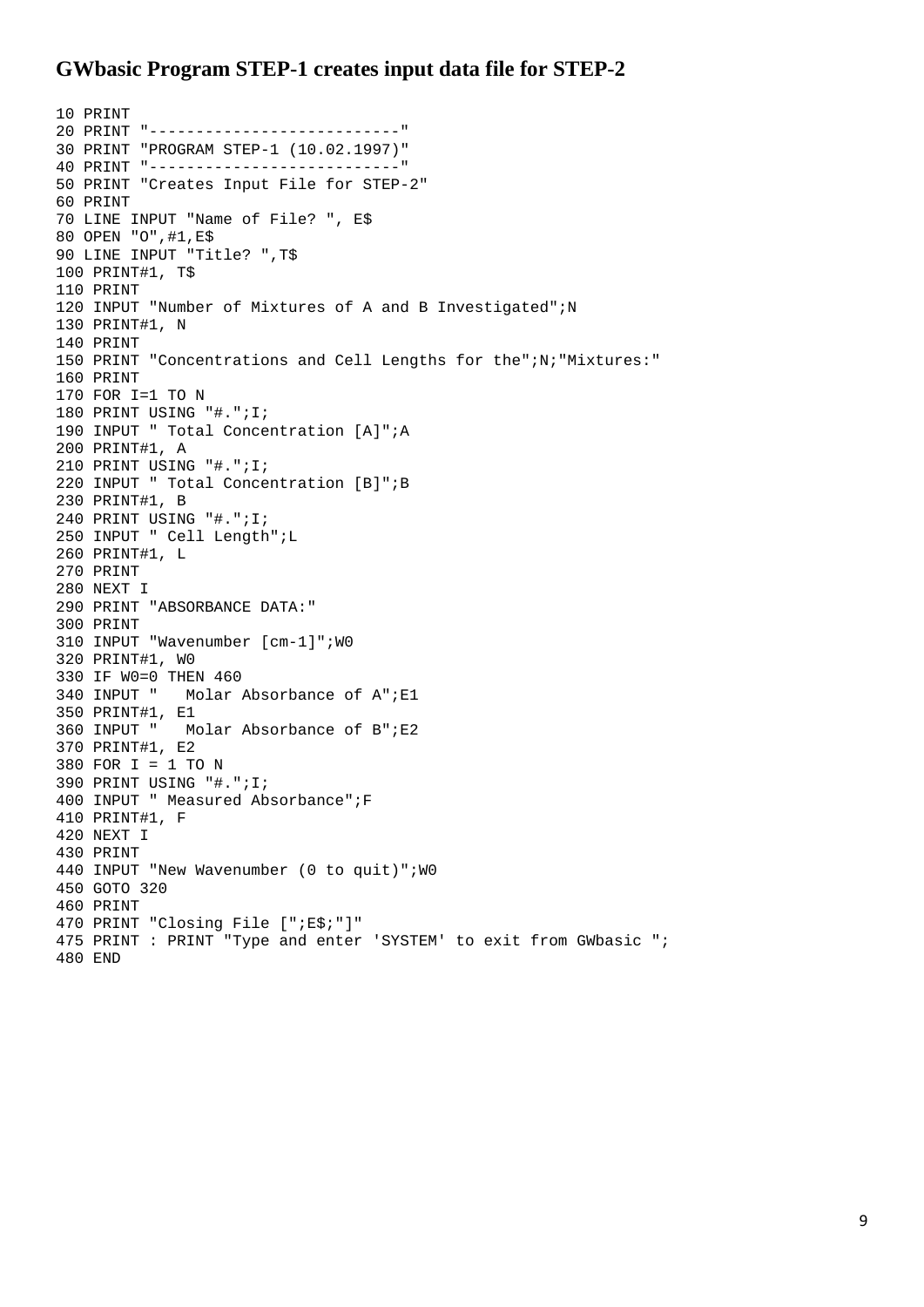# **Data file created by STEP-1 for naphthalene + chloranil in CCl4**

Absorbance data for 6 mixtures and 16 wavenumbers in the range  $19000-22000$  cm<sup>-1</sup> obtained by Henrik Steno, Christian Overgaard, Søren Nymand Olsen: *Student Project Report* (in Danish), Roskilde University 2000.

```
05/04-2000: A=Chloranil, B=Naphthalene (1-6)
 6 
 .0006316 
 .099974 
 1 
 .0006316 
 .189948 
 1 
 .0006316 
 .299922 
 1 
 .0006316 
 .399896 
 1 
 .0006316 
 .499870 
 1 
 .0006316 
 .5999845 
 1 
 19000 
 0 
 0 
 .0382 
 .0632 
 .0895 
 .108 
 .1231 
 .14 
 19200 
 0 
 0 
 .0432 
 .0712 
 .1007 
 .1213 
 .1389 
 .158 
 19400 
 0 
 0 
 .0475 
 .0779 
 .1108 
 .1336 
 .1522 
 .1732 
 19600 
 0 
 0 
 .0514 
 .0843
 .1201 
 .1448 
 .1655 
 .1882 
 19800 
 0
```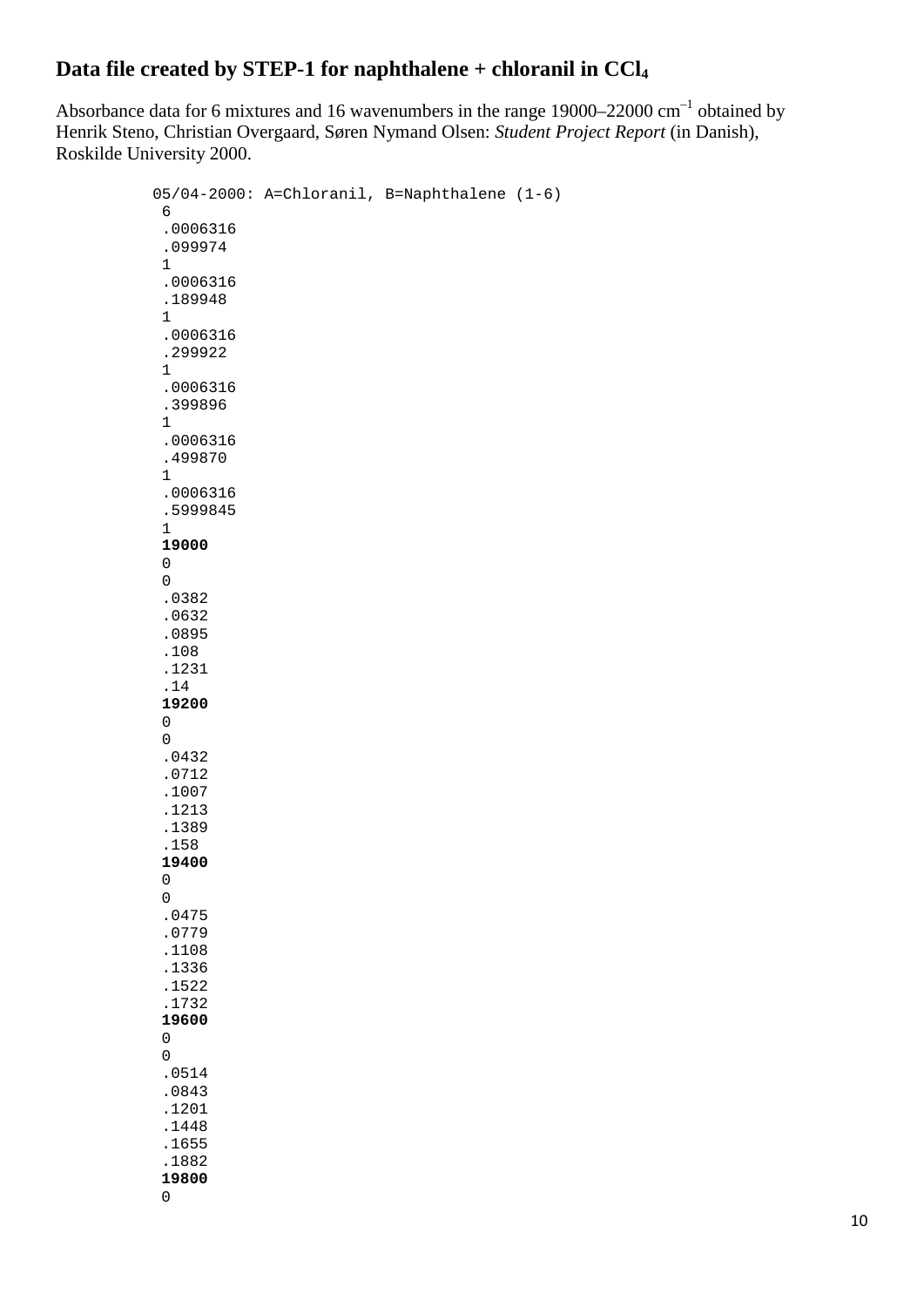| 0<br>.0549<br>.0901<br>. 1285<br>1547<br>.1768<br>.2015<br>20000<br>0                                                                            |  |
|--------------------------------------------------------------------------------------------------------------------------------------------------|--|
| 0<br>.0577<br>0946<br>$\ddot{\phantom{0}}$<br>135<br>$\ddot{\phantom{0}}$<br>1633<br>.1868<br>.2124<br>20200<br>$\cdot$ 1                        |  |
| 0<br>.0597<br>0981<br>$\ddot{\phantom{0}}$<br>.1403<br>1694<br>.194<br>.2211<br>20400<br>$\frac{4}{1}$                                           |  |
| 0<br>.0616<br>1008<br>$\ddot{\phantom{0}}$<br>1442<br>$\ddot{\phantom{0}}$<br>1746<br>.2002<br>.2273<br>20600<br>. 9                             |  |
| 0<br>.0628<br>1028<br>1469<br>1778<br>$\ddot{\phantom{0}}$<br>.2042<br>.2322<br>20800<br>1.6                                                     |  |
| 0<br>.0634<br>1038<br>$\ddot{\phantom{0}}$<br>1482<br>$\ddot{\phantom{0}}$<br>$\ddot{\phantom{0}}$<br>1795<br>.2064<br>2346<br>21000<br>2.3<br>0 |  |
| .0639<br>104<br>$\ddot{\phantom{0}}$<br>1486<br>$\ddot{\phantom{0}}$<br>$\ddot{\phantom{0}}$<br>18<br>.2071<br>.2355<br>21200<br>3.5<br>0        |  |
| .0637                                                                                                                                            |  |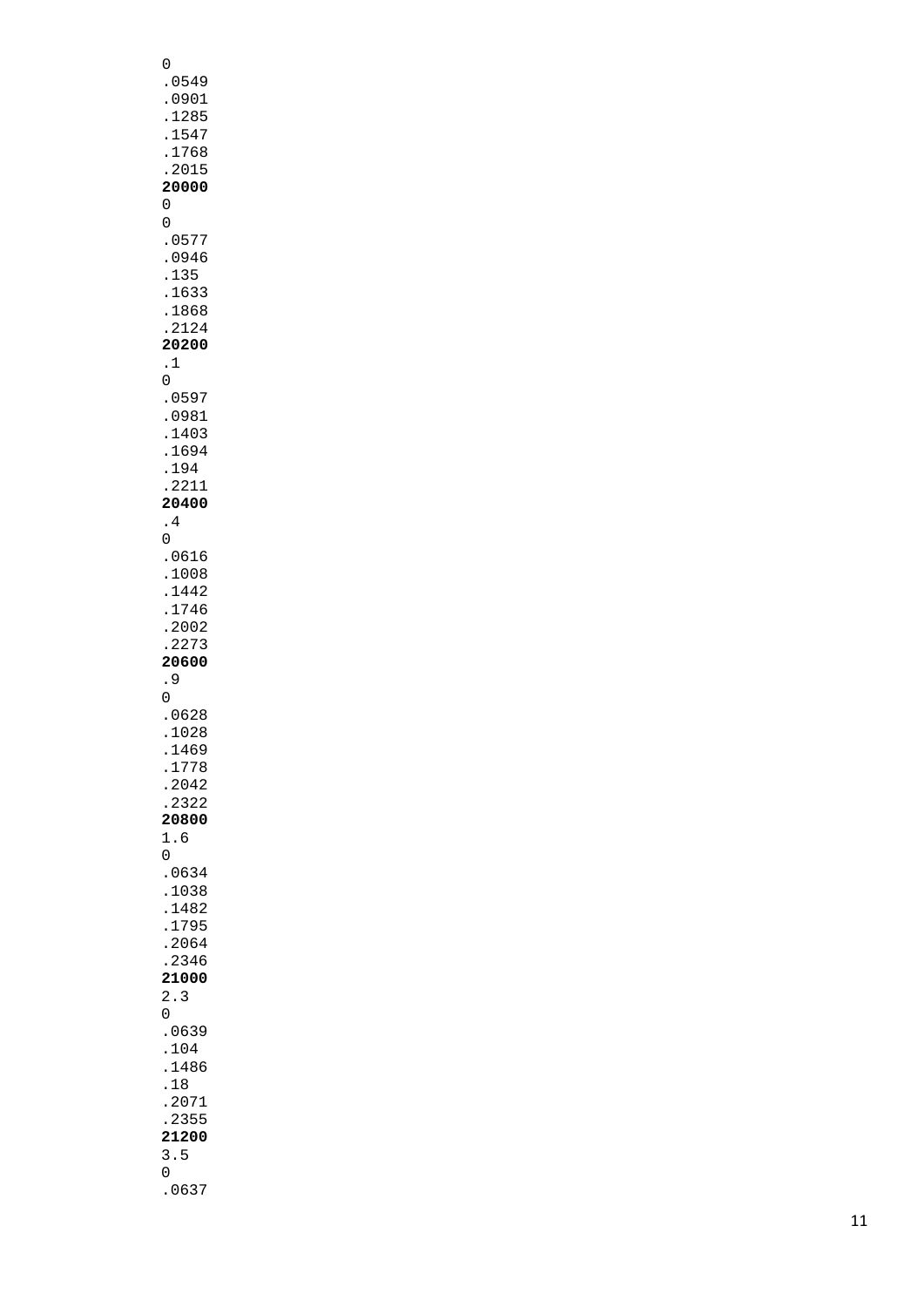| 4.6<br>0                                                              |     | .1034<br>2345<br>21400                                         | .1478<br>.1789<br>.2062 |  |
|-----------------------------------------------------------------------|-----|----------------------------------------------------------------|-------------------------|--|
| $\ddot{\phantom{0}}$<br>0                                             | 5.4 | .0632<br>.1023<br>.146<br>.1771<br>2043<br>2323<br>21600       |                         |  |
| $\ddot{\cdot}$<br>$\ddot{\phantom{0}}$<br>$\ddot{\phantom{0}}$<br>6.4 |     | .0626<br>.1007<br>/ ں<br>1438<br>1741<br>1744<br>2012<br>.2289 | 21800                   |  |
| 0<br>$\ddot{\phantom{0}}$<br>7                                        |     | .0616<br>.0986<br>1407<br>1709<br>.1975<br>.2247<br>.8         | 22000                   |  |
| 0<br>$\ddot{\phantom{0}}$<br>$\ddot{\phantom{0}}$<br>$\frac{1}{0}$    |     | .0609<br>.0969<br>1382<br>1678<br>1939<br>2206                 |                         |  |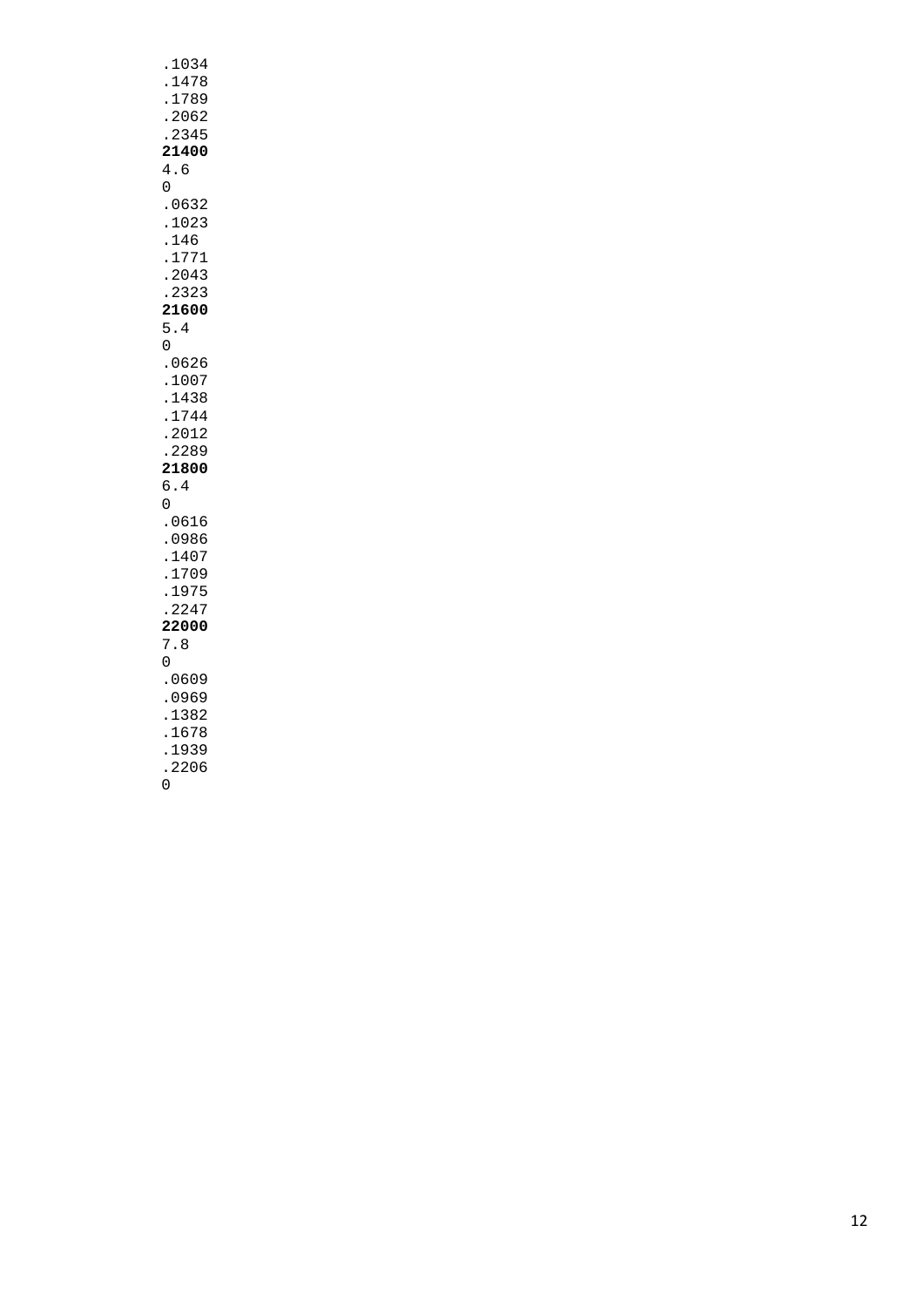## **Output file for STEP-2 run on the above data**

vs.2g

\*Program STEP\*

Least-Squares 'Systematic Trial-and-Error Procedure' for spectrophotometric evaluation of association constant K and molar absorption coefficient E for a 1:1 molecular complex,  $A + B = C$ , essentially according to K Conrow, GD Johnson, RE Bowen: J.Am.Chem.Soc. 86, 1025 (1964). Present version treats data for up to 10 mixtures of A and B, for up to 20 different wavenumbers.

> J Spanget-Larsen RUC 2000, 2016

\_\_\_\_\_\_\_\_\_\_\_\_\_\_\_\_\_\_\_\_\_\_\_\_\_\_\_\_\_\_\_\_\_\_\_\_\_\_\_\_\_\_\_\_\_\_\_\_\_\_\_\_\_\_\_\_\_\_\_\_\_\_\_\_\_\_\_\_\_\_\_\_\_\_\_\_\_\_

\_\_\_\_\_\_\_\_\_\_\_\_\_\_\_\_\_\_\_\_\_\_\_\_\_\_\_\_\_\_\_\_\_\_\_\_\_\_\_\_\_\_\_\_\_\_\_\_\_\_\_\_\_\_\_\_\_\_\_\_\_\_\_\_\_\_\_\_\_\_\_\_\_\_\_\_\_\_

|  | 05/04-2000: A=Chloranil, B=Naphthalene (1-6) |  |
|--|----------------------------------------------|--|
|  |                                              |  |

Initial Value of Association Constant K 5 Initial Value of Step Length 1 Lower Limit of Step Length .0001 Maximal Number of Steps

Wavenumber 19000 cm-1<br>Molar Absorbance of A 0 Molar Absorbance of A 0<br>Molar Absorbance of B 0 Molar Absorbance of B 0 [A] [B] Abs d Abs/d 1 6.3160E-04 9.9974E-02 0.0382 1.0000 0.0382 2 6.3160E-04 1.8995E-01 0.0632 1.0000 0.0632 3 6.3160E-04 2.9992E-01 0.0895 1.0000 0.0895 4 6.3160E-04 3.9990E-01 0.1080 1.0000 0.1080 5 6.3160E-04 4.9987E-01 0.1231 1.0000 0.1231 6 6.3160E-04 5.9998E-01 0.1400 1.0000 0.1400 Results of Search Procedure: ( 27 Steps ) Best Fit for Association Constant K 1.40541 - Molar Absorbance of C 479.6143 Fit of Absorbances: Calc. Exp. Diff. 1 0.0373 0.0382 -0.0009 2 0.0638 0.0632 0.0006 3 0.0898 0.0895 0.0003 4 0.1089 0.1080 0.0009 5 0.1250 0.1231 0.0019 6 0.1385 0.1400 -0.0015 RMS-Error of Absorbance Fit 1.141938E-03<br>RMS-Error of Molar Absorbance of C 6.53837 RMS-Error of Molar Absorbance of C 6.53837<br>'Lower Sharpness of Fit' for K 4.119671 'Lower Sharpness of Fit' for K 4.119671 'Upper Sharpness of Fit' for K 3.451221 'Average Sharpness of Fit' for K 3.785446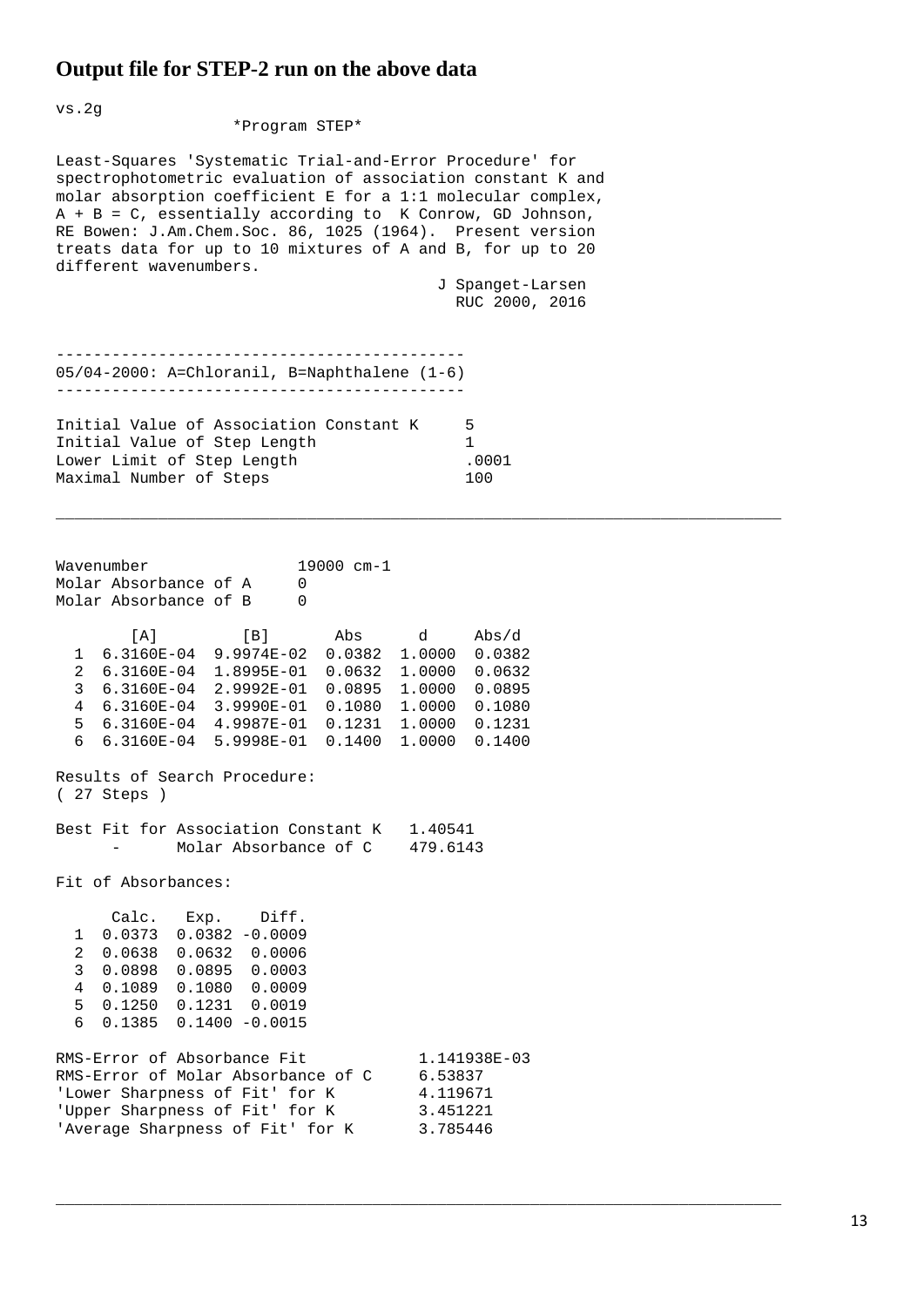|                                                                                                                                                                                                                                  | 19200 cm-1<br>Wavenumber    |                                                                                                                                                                                                                                  |     |                                                          |                                                                   |
|----------------------------------------------------------------------------------------------------------------------------------------------------------------------------------------------------------------------------------|-----------------------------|----------------------------------------------------------------------------------------------------------------------------------------------------------------------------------------------------------------------------------|-----|----------------------------------------------------------|-------------------------------------------------------------------|
|                                                                                                                                                                                                                                  | Molar Absorbance of A       | $\mathbf 0$                                                                                                                                                                                                                      |     |                                                          |                                                                   |
|                                                                                                                                                                                                                                  | Molar Absorbance of B       | $\Omega$                                                                                                                                                                                                                         |     |                                                          |                                                                   |
|                                                                                                                                                                                                                                  | [A]                         | [B]<br>1 6.3160E-04 9.9974E-02 0.0432 1.0000<br>2 6.3160E-04 1.8995E-01<br>3 6.3160E-04 2.9992E-01 0.1007<br>4 6.3160E-04 3.9990E-01 0.1213 1.0000<br>5 6.3160E-04 4.9987E-01 0.1389 1.0000<br>6  6.3160E-04  5.9998E-01  0.1580 | Abs | $\mathbf d$<br>$0.0712 \quad 1.0000$<br>1.0000<br>1.0000 | Abs/d<br>0.0432<br>0.0712<br>0.1007<br>0.1213<br>0.1389<br>0.1580 |
|                                                                                                                                                                                                                                  |                             | Results of Search Procedure:                                                                                                                                                                                                     |     |                                                          |                                                                   |
|                                                                                                                                                                                                                                  | $(27$ Steps $)$             |                                                                                                                                                                                                                                  |     |                                                          |                                                                   |
|                                                                                                                                                                                                                                  |                             |                                                                                                                                                                                                                                  |     |                                                          |                                                                   |
|                                                                                                                                                                                                                                  |                             | Best Fit for Association Constant K                                                                                                                                                                                              |     | 1.403091                                                 |                                                                   |
|                                                                                                                                                                                                                                  |                             | Molar Absorbance of C 541.0912                                                                                                                                                                                                   |     |                                                          |                                                                   |
|                                                                                                                                                                                                                                  | Fit of Absorbances:         |                                                                                                                                                                                                                                  |     |                                                          |                                                                   |
| Calc. Exp. Diff.<br>$0.0420$ $0.0432$ $-0.0012$<br>1<br>2 0.0719 0.0712 0.0007<br>3<br>0.1012  0.1007  0.0005<br>$\overline{4}$<br>$0.1228$ $0.1213$ $0.0015$<br>5<br>0.1408  0.1389  0.0019<br>6<br>$0.1562$ $0.1580$ $-0.0018$ |                             |                                                                                                                                                                                                                                  |     |                                                          |                                                                   |
|                                                                                                                                                                                                                                  | RMS-Error of Absorbance Fit | RMS-Error of Molar Absorbance of C<br>'Lower Sharpness of Fit' for K<br>'Upper Sharpness of Fit' for K<br>'Average Sharpness of Fit' for K                                                                                       |     | 8.252928<br>3.417498<br>3.160125<br>3.288812             | 1.386934E-03                                                      |

|                                              | Wavenumber<br>$19400 \, cm - 1$     |                       |          |                      |        |  |  |
|----------------------------------------------|-------------------------------------|-----------------------|----------|----------------------|--------|--|--|
|                                              | Molar Absorbance of A               |                       | 0        |                      |        |  |  |
|                                              | Molar Absorbance of B               |                       | $\Omega$ |                      |        |  |  |
|                                              | $\lceil A \rceil$                   | [B]                   | Abs      | d                    | Abs/d  |  |  |
| $\mathbf{1}$                                 | $6.3160E-04$ 9.9974E-02 0.0475      |                       |          | 1,0000               | 0.0475 |  |  |
| 2                                            | 6.3160E-04 1.8995E-01 0.0779        |                       |          | 1,0000               | 0.0779 |  |  |
| 3                                            | 6.3160E-04 2.9992E-01               |                       | 0.1108   | 1,0000               | 0.1108 |  |  |
| 4                                            | 6.3160E-04 3.9990E-01               |                       | 0.1336   | 1,0000               | 0.1336 |  |  |
| 5                                            | 6.3160E-04 4.9987E-01               |                       | 0.1522   | 1.0000               | 0.1522 |  |  |
| 6                                            | 6.3160E-04 5.9998E-01               |                       | 0.1732   | 1.0000               | 0.1732 |  |  |
| Results of Search Procedure:<br>$(29$ Steps) |                                     |                       |          |                      |        |  |  |
|                                              | Best Fit for Association Constant K | Molar Absorbance of C |          | 1.402988<br>594.0836 |        |  |  |

\_\_\_\_\_\_\_\_\_\_\_\_\_\_\_\_\_\_\_\_\_\_\_\_\_\_\_\_\_\_\_\_\_\_\_\_\_\_\_\_\_\_\_\_\_\_\_\_\_\_\_\_\_\_\_\_\_\_\_\_\_\_\_\_\_\_\_\_\_\_\_\_\_\_\_\_\_\_

Fit of Absorbances: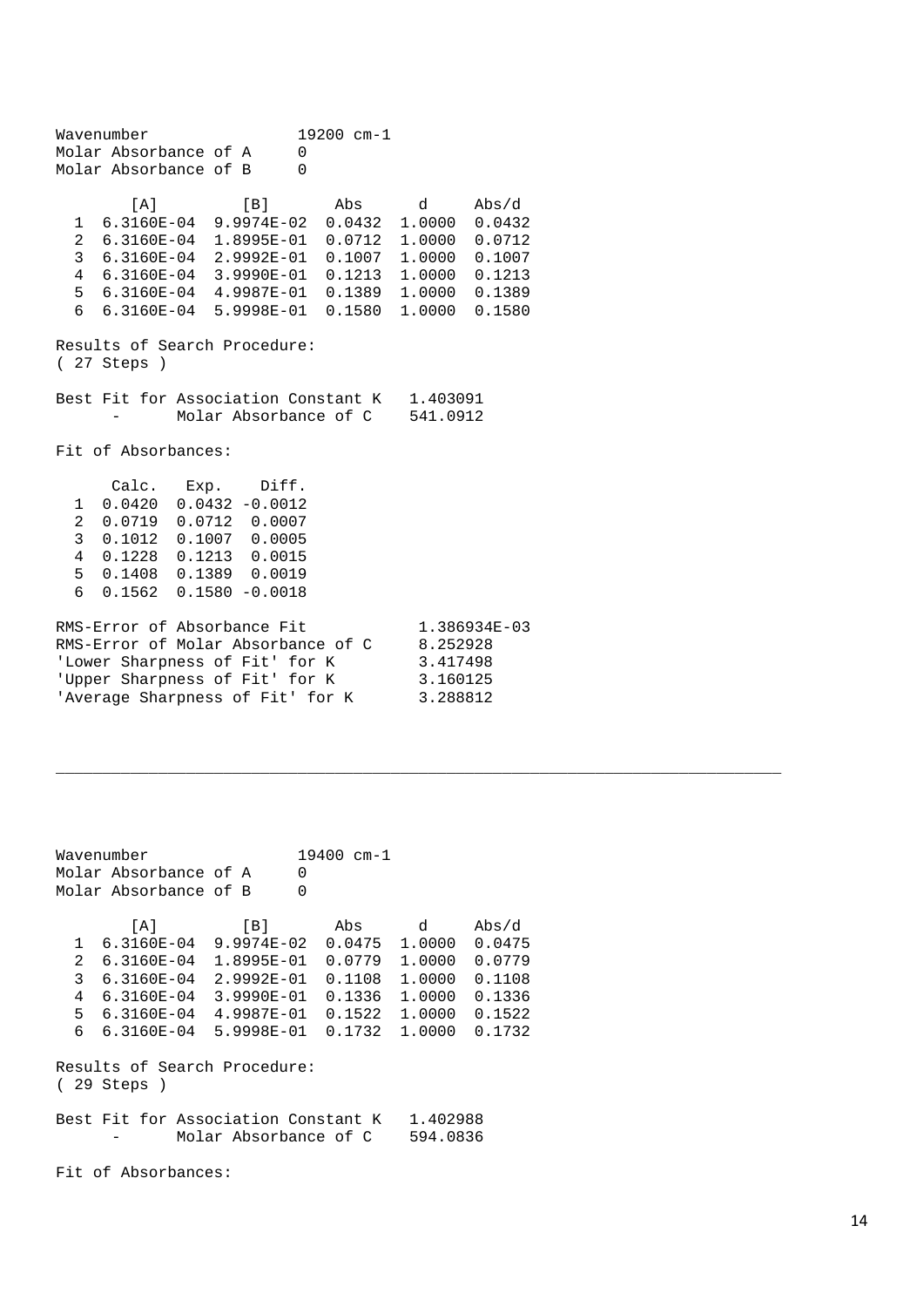|                         | Calc.                                  | Exp. | Diff.                              |              |
|-------------------------|----------------------------------------|------|------------------------------------|--------------|
|                         | $1 \quad 0.0461 \quad 0.0475 - 0.0014$ |      |                                    |              |
|                         | 2 0.0789                               |      | 0.0779 0.0010                      |              |
| $\overline{\mathbf{3}}$ | 0.1111                                 |      | $0.1108$ 0.0003                    |              |
| 4                       | 0.1348  0.1336  0.0012                 |      |                                    |              |
|                         | 5 0.1546 0.1522 0.0024                 |      |                                    |              |
|                         | $60.17150.1732 -0.0017$                |      |                                    |              |
|                         |                                        |      |                                    |              |
|                         | RMS-Error of Absorbance Fit            |      |                                    | 1.496326E-03 |
|                         |                                        |      | RMS-Error of Molar Absorbance of C | 9.379225     |
|                         |                                        |      | 'Lower Sharpness of Fit' for K     | 3.996974     |
|                         |                                        |      | 'Upper Sharpness of Fit' for K     | 2.859056     |
|                         |                                        |      | 'Average Sharpness of Fit' for K   | 3.428015     |
|                         |                                        |      |                                    |              |

\_\_\_\_\_\_\_\_\_\_\_\_\_\_\_\_\_\_\_\_\_\_\_\_\_\_\_\_\_\_\_\_\_\_\_\_\_\_\_\_\_\_\_\_\_\_\_\_\_\_\_\_\_\_\_\_\_\_\_\_\_\_\_\_\_\_\_\_\_\_\_\_\_\_\_\_\_\_

\_\_\_\_\_\_\_\_\_\_\_\_\_\_\_\_\_\_\_\_\_\_\_\_\_\_\_\_\_\_\_\_\_\_\_\_\_\_\_\_\_\_\_\_\_\_\_\_\_\_\_\_\_\_\_\_\_\_\_\_\_\_\_\_\_\_\_\_\_\_\_\_\_\_\_\_\_\_

Wavenumber 19600 cm-1<br>Molar Absorbance of A 0 Molar Absorbance of A 0<br>Molar Absorbance of B 0 Molar Absorbance of B 0 [A] [B] Abs d Abs/d 1 6.3160E-04 9.9974E-02 0.0514 1.0000 0.0514 2 6.3160E-04 1.8995E-01 0.0843 1.0000 0.0843 3 6.3160E-04 2.9992E-01 0.1201 1.0000 0.1201 4 6.3160E-04 3.9990E-01 0.1448 1.0000 0.1448  $6.3160E-04$  4.9987E-01 6 6.3160E-04 5.9998E-01 0.1882 1.0000 0.1882 Results of Search Procedure: ( 28 Steps ) Best Fit for Association Constant K 1.389104<br>Molar Absorbance of C 648.7283 Molar Absorbance of C Fit of Absorbances: Calc. Exp. Diff. 1 0.0499 0.0514 -0.0015 2 0.0855 0.0843 0.0012 3 0.1204 0.1201 0.0003 4 0.1462 0.1448 0.0014 5 0.1679 0.1655 0.0024 6 0.1862 0.1882 -0.0020 RMS-Error of Absorbance Fit 1.600852E-03<br>RMS-Error of Molar Absorbance of C 10.21528 RMS-Error of Molar Absorbance of C 10.21528<br>'Lower Sharpness of Fit' for K 3.675059 'Lower Sharpness of Fit' for K 3.675059<br>'Upper Sharpness of Fit' for K 3.265255 'Upper Sharpness of Fit' for K 3.265255 'Average Sharpness of Fit' for K

Wavenumber 19800 cm-1 Molar Absorbance of A 0<br>Molar Absorbance of B 0 Molar Absorbance of B 0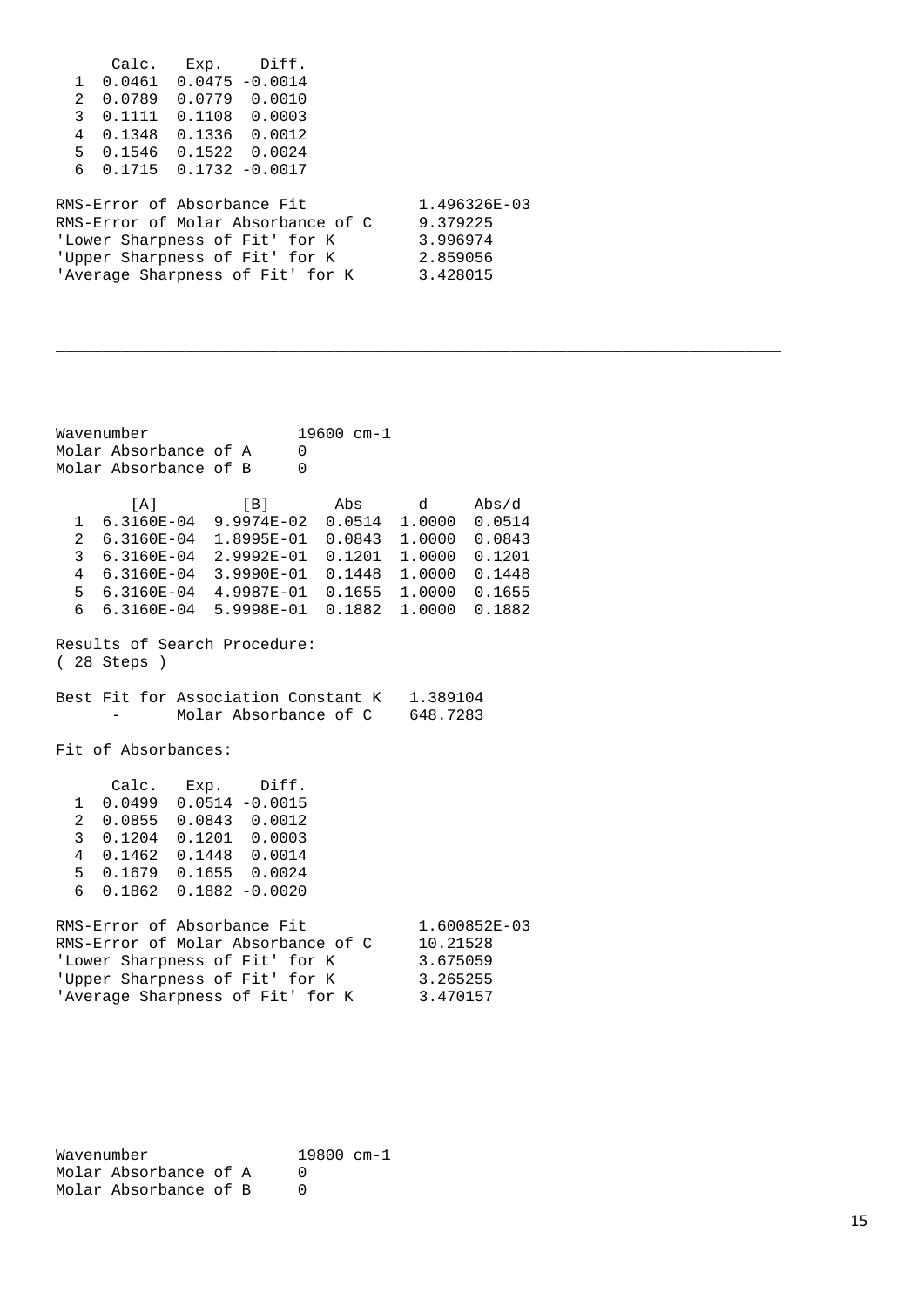[A] [B] Abs d Abs/d 1 6.3160E-04 9.9974E-02 0.0549 1.0000 0.0549 2 6.3160E-04 1.8995E-01 0.0901 1.0000 0.0901 3 6.3160E-04 2.9992E-01 0.1285 1.0000 0.1285 4 6.3160E-04 3.9990E-01 0.1547 1.0000 0.1547 5 6.3160E-04 4.9987E-01 0.1768 1.0000 0.1768 6 6.3160E-04 5.9998E-01 0.2015 1.0000 0.2015 Results of Search Procedure: ( 29 Steps ) Best Fit for Association Constant K 1.381512 - Molar Absorbance of C 696.2137 Fit of Absorbances: Calc. Exp. Diff. 1 0.0533 0.0549 -0.0016 2 0.0913 0.0901 0.0012 3 0.1287 0.1285 0.0002 4 0.1564 0.1547 0.0017 5 0.1796 0.1768 0.0028 6 0.1992 0.2015 -0.0023 RMS-Error of Absorbance Fit  $1.82544E-03$ RMS-Error of Molar Absorbance of C 11.27227 'Lower Sharpness of Fit' for K 3.338761 'Upper Sharpness of Fit' for K 2.843762 'Average Sharpness of Fit' for K 3.091262

\_\_\_\_\_\_\_\_\_\_\_\_\_\_\_\_\_\_\_\_\_\_\_\_\_\_\_\_\_\_\_\_\_\_\_\_\_\_\_\_\_\_\_\_\_\_\_\_\_\_\_\_\_\_\_\_\_\_\_\_\_\_\_\_\_\_\_\_\_\_\_\_\_\_\_\_\_\_

Wavenumber 20000 cm-1 Molar Absorbance of A 0 Molar Absorbance of B 0 [A] [B] Abs d Abs/d 1 6.3160E-04 9.9974E-02 0.0577 1.0000 0.0577 2 6.3160E-04 1.8995E-01 0.0946 1.0000 0.0946 3 6.3160E-04 2.9992E-01 0.1350 1.0000 0.1350 4 6.3160E-04 3.9990E-01 0.1633 1.0000 0.1633 5 6.3160E-04 4.9987E-01 0.1868 1.0000 0.1868 6 6.3160E-04 5.9998E-01 0.2124 1.0000 0.2124 Results of Search Procedure: ( 28 Steps ) Best Fit for Association Constant K 1.357548 - Molar Absorbance of C 741.8978 Fit of Absorbances: Calc. Exp. Diff. 1 0.0560 0.0577 -0.0017 2 0.0960 0.0946 0.0014 3 0.1355 0.1350 0.0005 4 0.1648 0.1633 0.0015 5 0.1894 0.1868 0.0026 6 0.2103 0.2124 -0.0021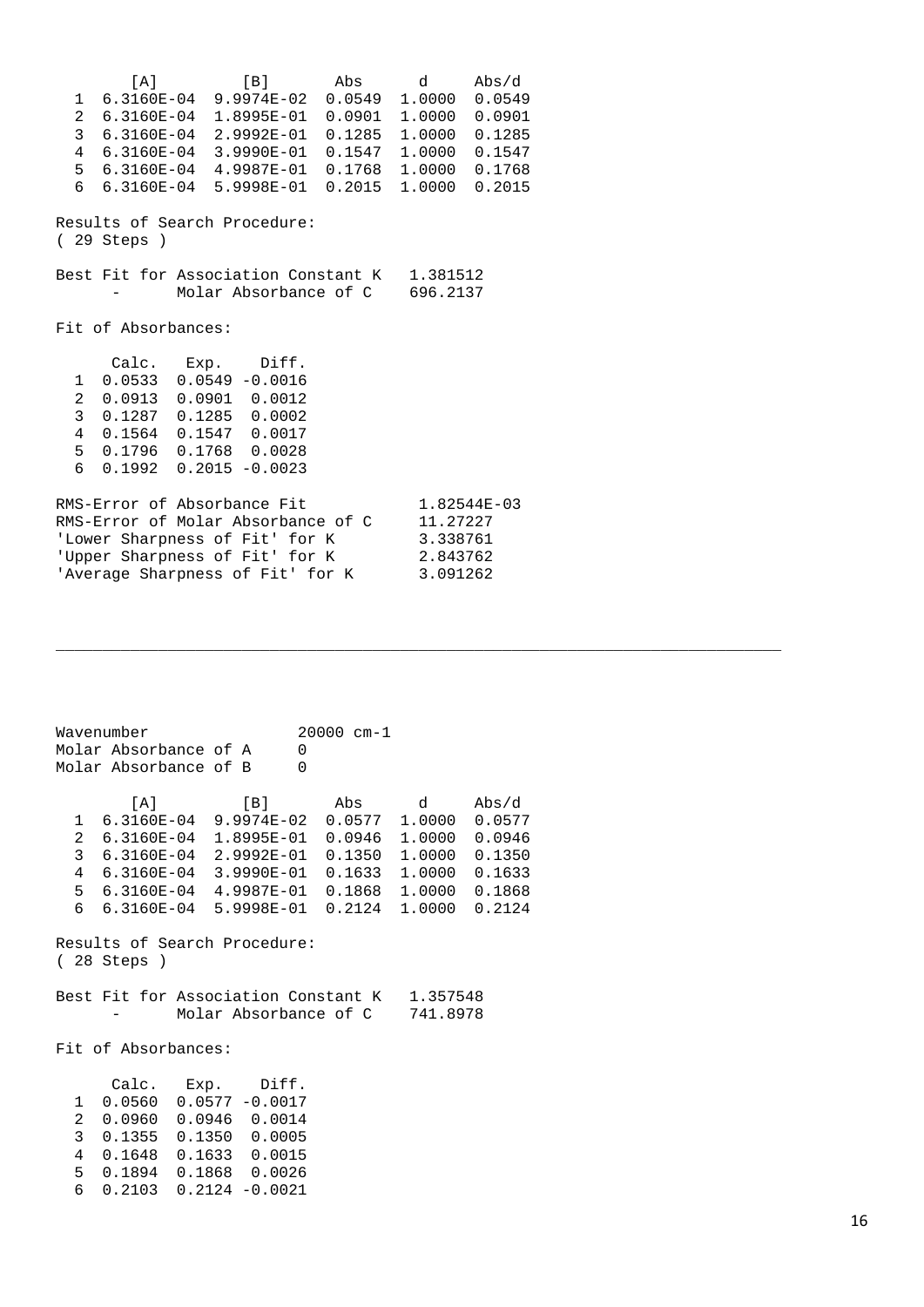| RMS-Error of Absorbance Fit        | 1.761445E-03 |
|------------------------------------|--------------|
| RMS-Error of Molar Absorbance of C | 11.97457     |
| 'Lower Sharpness of Fit' for K     | 3.925822     |
| 'Upper Sharpness of Fit' for K     | 3.327337     |
| 'Average Sharpness of Fit' for K   | 3.626579     |

\_\_\_\_\_\_\_\_\_\_\_\_\_\_\_\_\_\_\_\_\_\_\_\_\_\_\_\_\_\_\_\_\_\_\_\_\_\_\_\_\_\_\_\_\_\_\_\_\_\_\_\_\_\_\_\_\_\_\_\_\_\_\_\_\_\_\_\_\_\_\_\_\_\_\_\_\_\_

\_\_\_\_\_\_\_\_\_\_\_\_\_\_\_\_\_\_\_\_\_\_\_\_\_\_\_\_\_\_\_\_\_\_\_\_\_\_\_\_\_\_\_\_\_\_\_\_\_\_\_\_\_\_\_\_\_\_\_\_\_\_\_\_\_\_\_\_\_\_\_\_\_\_\_\_\_\_

Wavenumber 20200 cm-1<br>Molar Absorbance of A .1 Molar Absorbance of A .1<br>Molar Absorbance of B 0 Molar Absorbance of B 0 [A] [B] Abs d Abs/d 1 6.3160E-04 9.9974E-02 0.0597 1.0000 0.0597 2 6.3160E-04 1.8995E-01 0.0981 1.0000 0.0981 3 6.3160E-04 2.9992E-01 0.1403 1.0000 0.1403 4 6.3160E-04 3.9990E-01 0.1694 1.0000 0.1694 5 6.3160E-04 4.9987E-01 0.1940 1.0000 0.1940 6 6.3160E-04 5.9998E-01 0.2211 1.0000 0.2211 Results of Search Procedure: ( 31 Steps ) Best Fit for Association Constant K 1.336165<br>Molar Absorbance of C 778.2265 Molar Absorbance of C Fit of Absorbances: Calc. Exp. Diff. 1 0.0579 0.0597 -0.0018 2 0.0995 0.0981 0.0014 3 0.1406 0.1403 0.0003 4 0.1712 0.1694 0.0018 5 0.1969 0.1940 0.0029 6 0.2187 0.2211 -0.0024 RMS-Error of Absorbance Fit 1.921932E-03<br>RMS-Error of Molar Absorbance of C 12.54743 RMS-Error of Molar Absorbance of C 12.54743<br>'Lower Sharpness of Fit' for K 3.406904 'Lower Sharpness of Fit' for K 3.406904<br>'Upper Sharpness of Fit' for K 3.050022 'Upper Sharpness of Fit' for K 3.050022<br>'Average Sharpness of Fit' for K 3.228463 'Average Sharpness of Fit' for K

|               | Wavenumber<br>Molar Absorbance of A<br>Molar Absorbance of B |                | 20400<br>$\cdot$ 4<br>0 | $cm-1$ |        |               |
|---------------|--------------------------------------------------------------|----------------|-------------------------|--------|--------|---------------|
|               | A                                                            | [B]            | Abs                     |        | d      | $\Delta bs/d$ |
|               | 6.3160E-04                                                   | $9.9974E - 02$ | 0.0616                  |        | 1.0000 | 0.0616        |
| $\mathcal{L}$ | $6.3160E - 04$                                               | 1.8995E-01     | 0.1008                  |        | 1,0000 | 0.1008        |
| 3             | $6.3160E - 04$                                               | 2.9992E-01     | 0.1442                  |        | 1,0000 | 0.1442        |
| 4             | $6.3160E - 04$                                               | 3.9990E-01     | 0.1746                  |        | 1.0000 | 0.1746        |
| Б.            | $6.3160E - 04$                                               | 4.9987E-01     | 0.2002                  |        | 1,0000 | 0.2002        |
|               |                                                              |                |                         |        |        |               |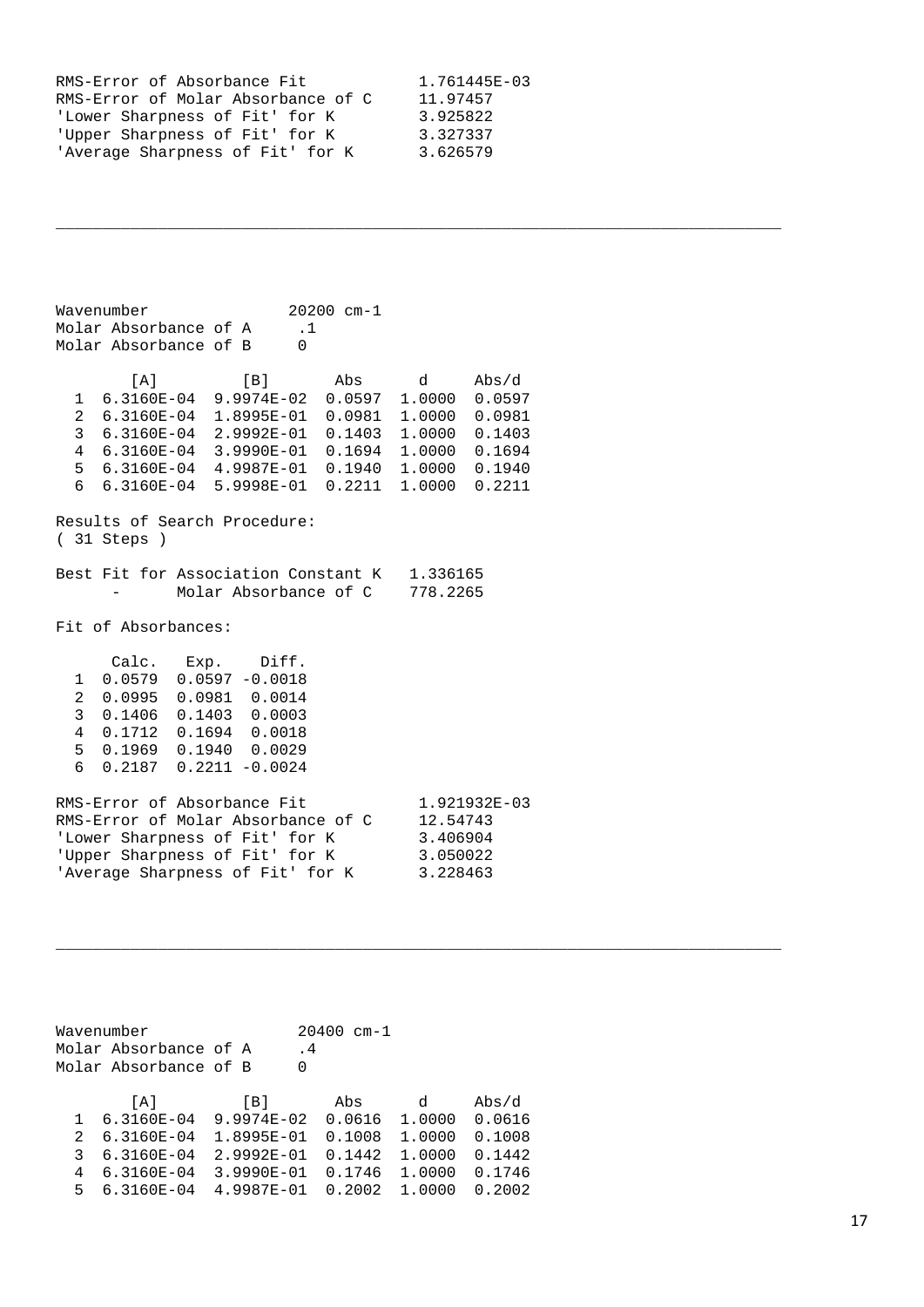6 6.3160E-04 5.9998E-01 0.2273 1.0000 0.2273 Results of Search Procedure: ( 27 Steps ) Best Fit for Association Constant K 1.327642 Molar Absorbance of C 804.0053 Fit of Absorbances: Calc. Exp. Diff. 1 0.0597 0.0616 -0.0019 2 0.1024 0.1008 0.0016 3 0.1448 0.1442 0.0006 4 0.1762 0.1746 0.0016 5 0.2027 0.2002 0.0025 6 0.2252 0.2273 -0.0021 RMS-Error of Absorbance Fit  $1.808425E-03$ RMS-Error of Molar Absorbance of C 13.1785 'Lower Sharpness of Fit' for K  $4.084016$ 'Upper Sharpness of Fit' for K 3.506764 'Average Sharpness of Fit' for K 3.79539

\_\_\_\_\_\_\_\_\_\_\_\_\_\_\_\_\_\_\_\_\_\_\_\_\_\_\_\_\_\_\_\_\_\_\_\_\_\_\_\_\_\_\_\_\_\_\_\_\_\_\_\_\_\_\_\_\_\_\_\_\_\_\_\_\_\_\_\_\_\_\_\_\_\_\_\_\_\_

Wavenumber 20600 cm-1 Molar Absorbance of A .9 Molar Absorbance of B 0 [A] [B] Abs d Abs/d 1 6.3160E-04 9.9974E-02 0.0628 1.0000 0.0628 2 6.3160E-04 1.8995E-01 0.1028 1.0000 0.1028 3 6.3160E-04 2.9992E-01 0.1469 1.0000 0.1469 4 6.3160E-04 3.9990E-01 0.1778 1.0000 0.1778 5 6.3160E-04 4.9987E-01 0.2042 1.0000 0.2042 6 6.3160E-04 5.9998E-01 0.2322 1.0000 0.2322 Results of Search Procedure: ( 27 Steps ) Best Fit for Association Constant K 1.301899 Molar Absorbance of C 829.8494 Fit of Absorbances: Calc. Exp. Diff. 1 0.0608 0.0628 -0.0020 2 0.1043 0.1028 0.0015 3 0.1475 0.1469 0.0006 4 0.1797 0.1778 0.0019 5 0.2069 0.2042 0.0027 6 0.2301 0.2322 -0.0021 RMS-Error of Absorbance Fit  $1.922109E-03$ RMS-Error of Molar Absorbance of C 13.9722 'Lower Sharpness of Fit' for K 3.876022 'Upper Sharpness of Fit' for K 2.969719 'Average Sharpness of Fit' for K 3.422871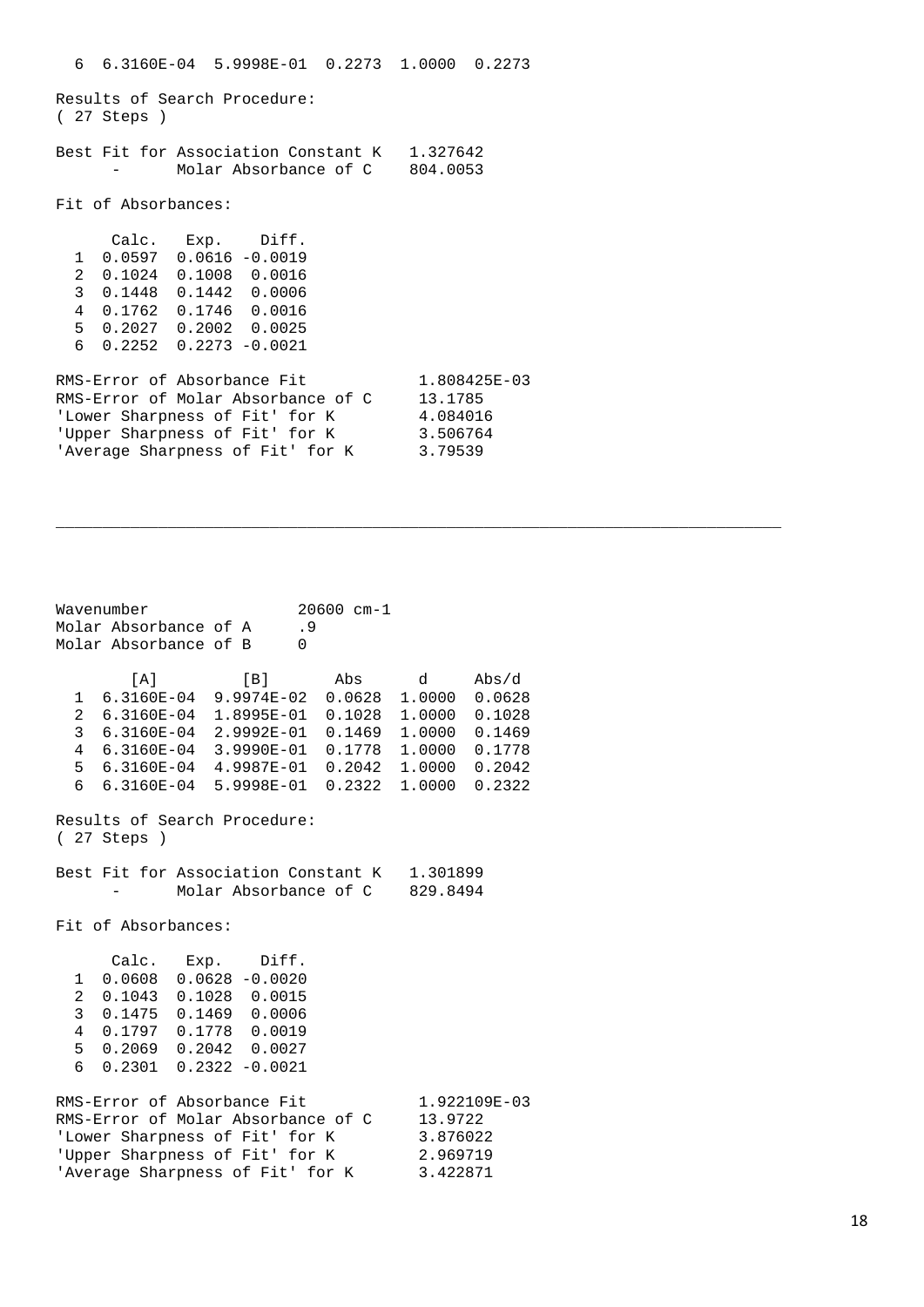Wavenumber 20800 cm-1<br>Molar Absorbance of A 1.6 Molar Absorbance of A 1<br>Molar Absorbance of B 1.0 Molar Absorbance of B 0 [A] [B] Abs d Abs/d 1 6.3160E-04 9.9974E-02 0.0634 1.0000 0.0634 2 6.3160E-04 1.8995E-01 0.1038 1.0000 0.1038 3 6.3160E-04 2.9992E-01 0.1482 1.0000 0.1482 4 6.3160E-04 3.9990E-01 0.1795 1.0000 0.1795 5 6.3160E-04 4.9987E-01 0.2064 1.0000 0.2064 6 6.3160E-04 5.9998E-01 0.2346 1.0000 0.2346 Results of Search Procedure: ( 30 Steps ) Best Fit for Association Constant K 1.286537<br>- Molar Absorbance of C 842.7705 Molar Absorbance of C Fit of Absorbances: Calc. Exp. Diff. 1 0.0615 0.0634 -0.0019 2 0.1053 0.1038 0.0015 3 0.1489 0.1482 0.0007 4 0.1814 0.1795 0.0019 5 0.2089 0.2064 0.0025 6 0.2323 0.2346 -0.0023 RMS-Error of Absorbance Fit 1.874622E-03<br>RMS-Error of Molar Absorbance of C 13.53524 RMS-Error of Molar Absorbance of C 13.53524<br>'Lower Sharpness of Fit' for K 3.803871 'Lower Sharpness of Fit' for K 3.803871<br>'Upper Sharpness of Fit' for K 3.472872 'Upper Sharpness of Fit' for K 3.472872

\_\_\_\_\_\_\_\_\_\_\_\_\_\_\_\_\_\_\_\_\_\_\_\_\_\_\_\_\_\_\_\_\_\_\_\_\_\_\_\_\_\_\_\_\_\_\_\_\_\_\_\_\_\_\_\_\_\_\_\_\_\_\_\_\_\_\_\_\_\_\_\_\_\_\_\_\_\_

\_\_\_\_\_\_\_\_\_\_\_\_\_\_\_\_\_\_\_\_\_\_\_\_\_\_\_\_\_\_\_\_\_\_\_\_\_\_\_\_\_\_\_\_\_\_\_\_\_\_\_\_\_\_\_\_\_\_\_\_\_\_\_\_\_\_\_\_\_\_\_\_\_\_\_\_\_\_

```
Wavenumber 21000 cm-1<br>Molar Absorbance of A 2.3
Molar Absorbance of A 2<br>Molar Absorbance of B 0
Molar Absorbance of B 0 
 [A] [B] Abs d Abs/d
 1 6.3160E-04 9.9974E-02 0.0639 1.0000 0.0639
   2 6.3160E-04 1.8995E-01 0.1040 1.0000 0.1040
   3 6.3160E-04 2.9992E-01 0.1486 1.0000 0.1486
   4 6.3160E-04 3.9990E-01 0.1800 1.0000 0.1800
   5 6.3160E-04 4.9987E-01 0.2071 1.0000 0.2071
   6 6.3160E-04 5.9998E-01 0.2355 1.0000 0.2355
```
Results of Search Procedure: ( 26 Steps )

'Average Sharpness of Fit' for K

Best Fit for Association Constant K 1.270381 Molar Absorbance of C 851.1369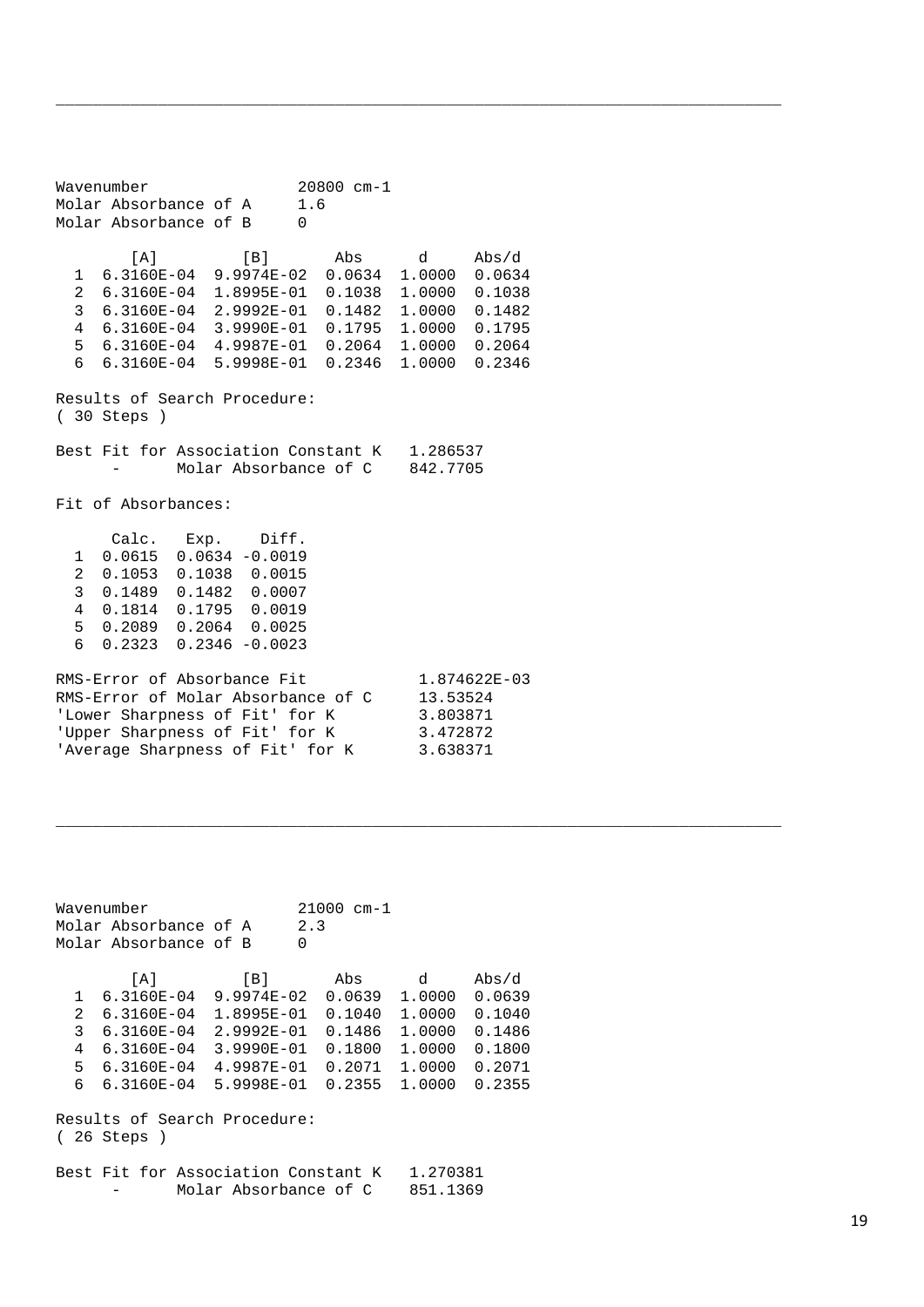#### Fit of Absorbances:

|   | Calc.                       | $Exp.$ $Diff.$                     |              |
|---|-----------------------------|------------------------------------|--------------|
|   | 1 0.0618 0.0639 -0.0021     |                                    |              |
|   | 2 0.1056 0.1040 0.0016      |                                    |              |
|   | 3 0.1493                    | 0.1486   0.0007                    |              |
| 4 | 0.1820                      | 0.1800   0.0020                    |              |
|   | 5 0.2096 0.2071 0.0025      |                                    |              |
|   | $6$ 0.2333 0.2355 -0.0022   |                                    |              |
|   |                             |                                    |              |
|   | RMS-Error of Absorbance Fit |                                    | 1.954436E-03 |
|   |                             | RMS-Error of Molar Absorbance of C | 14.7029      |
|   |                             | 'Lower Sharpness of Fit' for K     | 3.560078     |

| 'Lower Sharpness of Fit' for K   | 3.560078 |
|----------------------------------|----------|
| 'Upper Sharpness of Fit' for K   | 3.132296 |
| 'Average Sharpness of Fit' for K | 3.346187 |

\_\_\_\_\_\_\_\_\_\_\_\_\_\_\_\_\_\_\_\_\_\_\_\_\_\_\_\_\_\_\_\_\_\_\_\_\_\_\_\_\_\_\_\_\_\_\_\_\_\_\_\_\_\_\_\_\_\_\_\_\_\_\_\_\_\_\_\_\_\_\_\_\_\_\_\_\_\_

\_\_\_\_\_\_\_\_\_\_\_\_\_\_\_\_\_\_\_\_\_\_\_\_\_\_\_\_\_\_\_\_\_\_\_\_\_\_\_\_\_\_\_\_\_\_\_\_\_\_\_\_\_\_\_\_\_\_\_\_\_\_\_\_\_\_\_\_\_\_\_\_\_\_\_\_\_\_

|                                                                                                                                                                                                                                                          | Wavenumber<br>Molar Absorbance of A<br>Molar Absorbance of B                                                                                                                                                                                               |  |     | $21200$ cm-1<br>3.5<br>$\Omega$ |  |                                                            |       |
|----------------------------------------------------------------------------------------------------------------------------------------------------------------------------------------------------------------------------------------------------------|------------------------------------------------------------------------------------------------------------------------------------------------------------------------------------------------------------------------------------------------------------|--|-----|---------------------------------|--|------------------------------------------------------------|-------|
| $\overline{a}$<br>3<br>$\overline{4}$<br>6                                                                                                                                                                                                               | [A]<br>1 6.3160E-04 9.9974E-02 0.0637 1.0000 0.0637<br>6.3160E-04 1.8995E-01<br>$6.3160E-04$ $2.9992E-01$<br>6.3160E-04 3.9990E-01 0.1789 1.0000 0.1789<br>5  6.3160E-04  4.9987E-01  0.2062  1.0000  0.2062<br>6.3160E-04 5.9998E-01 0.2345 1.0000 0.2345 |  | [B] |                                 |  | Abs d<br>0.1034 1.0000 0.1034<br>$0.1478$ 1.0000 0.1478    | Abs/d |
|                                                                                                                                                                                                                                                          | Results of Search Procedure:<br>$(29$ Steps $)$                                                                                                                                                                                                            |  |     |                                 |  |                                                            |       |
|                                                                                                                                                                                                                                                          | Best Fit for Association Constant K 1.241571<br>Molar Absorbance of C 856.8926                                                                                                                                                                             |  |     |                                 |  |                                                            |       |
|                                                                                                                                                                                                                                                          | Fit of Absorbances:                                                                                                                                                                                                                                        |  |     |                                 |  |                                                            |       |
| Calc. Exp. Diff.<br>$0.0617$ $0.0637$ $-0.0020$<br>1<br>$\overline{a}$<br>$0.1050$ $0.1034$ $0.0016$<br>3<br>$0.1484$ $0.1478$ 0.0006<br>0.1810  0.1789  0.0021<br>$\overline{4}$<br>5<br>$0.2086$ $0.2062$ $0.0024$<br>6<br>$0.2323$ $0.2345$ $-0.0022$ |                                                                                                                                                                                                                                                            |  |     |                                 |  |                                                            |       |
|                                                                                                                                                                                                                                                          | RMS-Error of Absorbance Fit<br>RMS-Error of Molar Absorbance of C<br>'Lower Sharpness of Fit' for K<br>'Upper Sharpness of Fit' for K<br>'Average Sharpness of Fit' for K                                                                                  |  |     |                                 |  | 1.91706E-03<br>14.6425<br>3.486342<br>3.270104<br>3.378223 |       |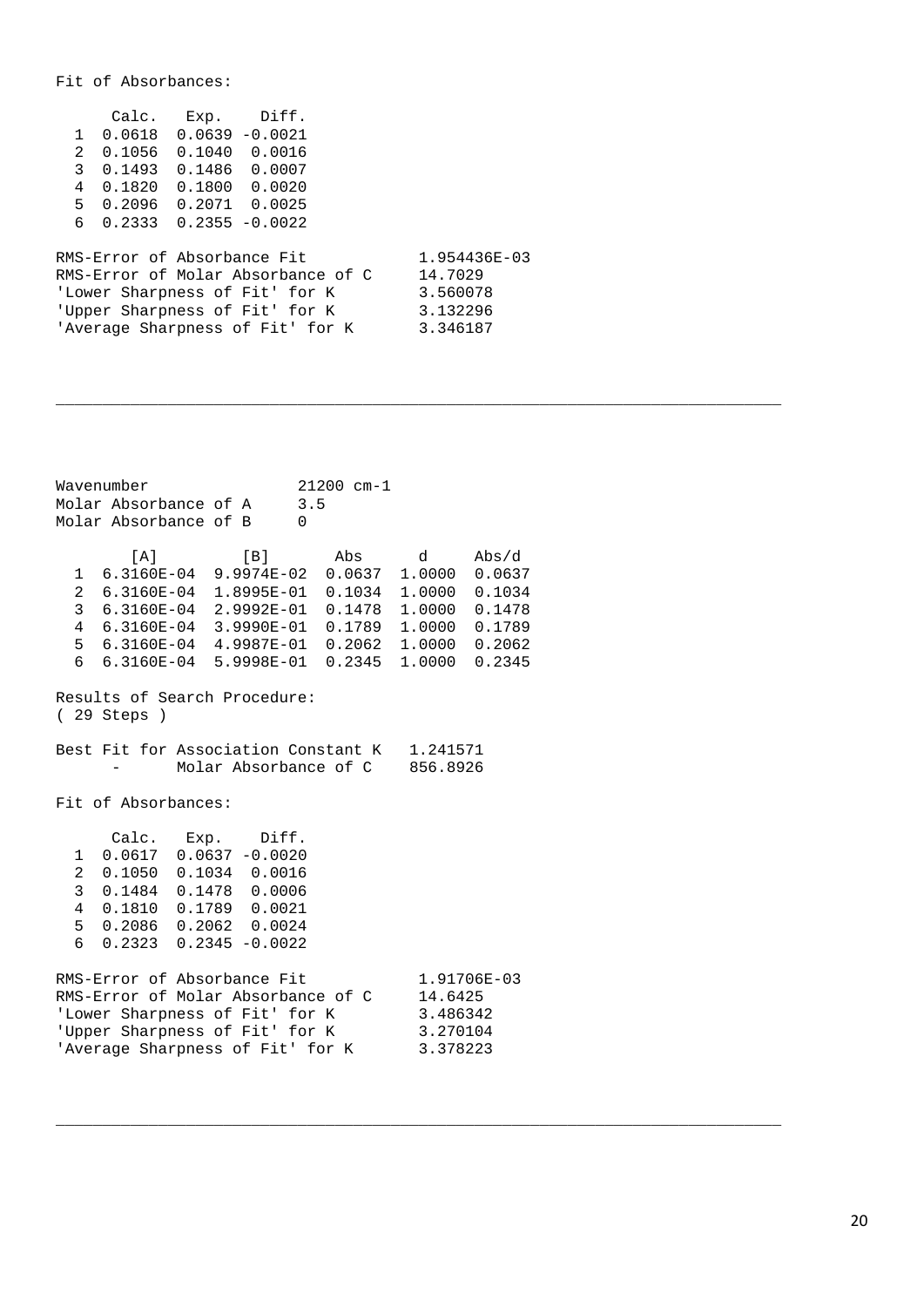Wavenumber  $21400 \text{ cm} - 1$ <br>Molar Absorbance of A  $4.6$ Molar Absorbance of A Molar Absorbance of B 0 [A] [B] Abs d Abs/d 1 6.3160E-04 9.9974E-02 0.0632 1.0000 0.0632 2 6.3160E-04 1.8995E-01 0.1023 1.0000 0.1023 3 6.3160E-04 2.9992E-01 0.1460 1.0000 0.1460 4 6.3160E-04 3.9990E-01 0.1771 1.0000 0.1771 5 6.3160E-04 4.9987E-01 0.2043 1.0000 0.2043 6 6.3160E-04 5.9998E-01 0.2323 1.0000 0.2323 Results of Search Procedure: ( 27 Steps ) Best Fit for Association Constant K 1.203988 - Molar Absorbance of C 863.5906 Fit of Absorbances: Calc. Exp. Diff. 1 0.0611 0.0632 -0.0021 2 0.1038 0.1023 0.0015 3 0.1468 0.1460 0.0008 4 0.1791 0.1771 0.0020 5 0.2067 0.2043 0.0024 6 0.2304 0.2323 -0.0019 RMS-Error of Absorbance Fit 1.853333E-03<br>RMS-Error of Molar Absorbance of C 15.04894 RMS-Error of Molar Absorbance of C 15.04894 'Lower Sharpness of Fit' for K 3.890289 Upper Sharpness of Fit' for K 2.990496<br>Nerage Sharpness of Fit' for K 3.440392 'Average Sharpness of Fit' for K

Wavenumber 21600 cm-1 Molar Absorbance of A 5.4 Molar Absorbance of B 0 [A] [B] Abs d Abs/d 1 6.3160E-04 9.9974E-02 0.0626 1.0000 0.0626 2 6.3160E-04 1.8995E-01 0.1007 1.0000 0.1007 3 6.3160E-04 2.9992E-01 0.1438 1.0000 0.1438 4 6.3160E-04 3.9990E-01 0.1744 1.0000 0.1744 5 6.3160E-04 4.9987E-01 0.2012 1.0000 0.2012 6 6.3160E-04 5.9998E-01 0.2289 1.0000 0.2289 Results of Search Procedure: ( 27 Steps ) Best Fit for Association Constant K 1.191211 Molar Absorbance of C 854.5854 Fit of Absorbances: Calc. Exp. Diff. 1 0.0605 0.0626 -0.0021 2 0.1024 0.1007 0.0017 3 0.1446 0.1438 0.0008

\_\_\_\_\_\_\_\_\_\_\_\_\_\_\_\_\_\_\_\_\_\_\_\_\_\_\_\_\_\_\_\_\_\_\_\_\_\_\_\_\_\_\_\_\_\_\_\_\_\_\_\_\_\_\_\_\_\_\_\_\_\_\_\_\_\_\_\_\_\_\_\_\_\_\_\_\_\_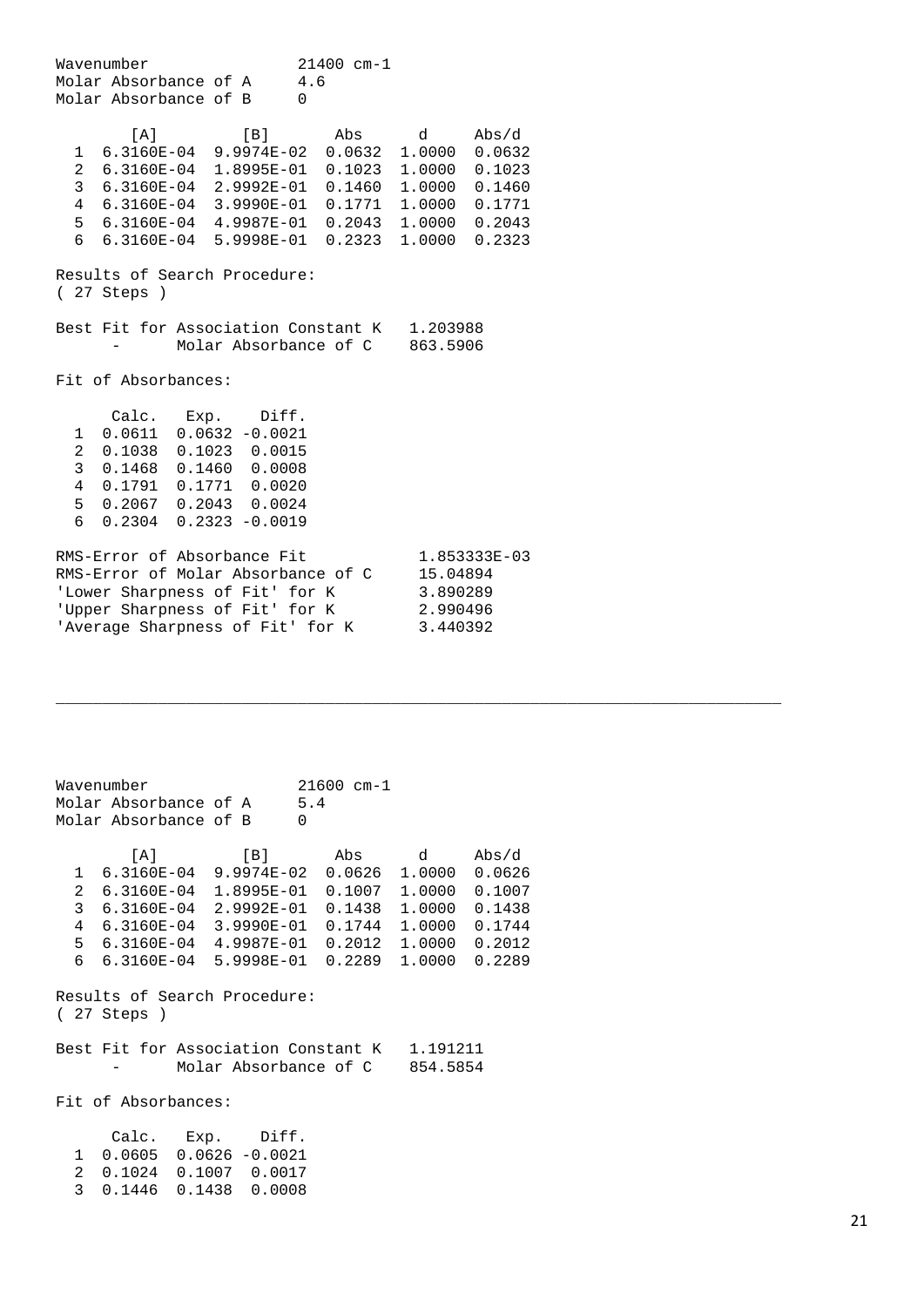| 4 0.1765 0.1744 0.0021<br>5 0.2036 0.2012 0.0024<br>$60.22700.2289 - 0.0019$                                                                                              |                                                              |
|---------------------------------------------------------------------------------------------------------------------------------------------------------------------------|--------------------------------------------------------------|
| RMS-Error of Absorbance Fit<br>RMS-Error of Molar Absorbance of C<br>'Lower Sharpness of Fit' for K<br>'Upper Sharpness of Fit' for K<br>'Average Sharpness of Fit' for K | 1.900166E-03<br>15.83869<br>3.581328<br>2.687795<br>3.134562 |

\_\_\_\_\_\_\_\_\_\_\_\_\_\_\_\_\_\_\_\_\_\_\_\_\_\_\_\_\_\_\_\_\_\_\_\_\_\_\_\_\_\_\_\_\_\_\_\_\_\_\_\_\_\_\_\_\_\_\_\_\_\_\_\_\_\_\_\_\_\_\_\_\_\_\_\_\_\_

\_\_\_\_\_\_\_\_\_\_\_\_\_\_\_\_\_\_\_\_\_\_\_\_\_\_\_\_\_\_\_\_\_\_\_\_\_\_\_\_\_\_\_\_\_\_\_\_\_\_\_\_\_\_\_\_\_\_\_\_\_\_\_\_\_\_\_\_\_\_\_\_\_\_\_\_\_\_

Wavenumber 21800 cm-1<br>Molar Absorbance of A 6.4 Molar Absorbance of A. Molar Absorbance of B 0 [A] [B] Abs d Abs/d 1 6.3160E-04 9.9974E-02 0.0616 1.0000 0.0616 2 6.3160E-04 1.8995E-01 0.0986 1.0000 0.0986 3 6.3160E-04 2.9992E-01 0.1407 1.0000 0.1407 4 6.3160E-04 3.9990E-01 0.1709 1.0000 0.1709 5 6.3160E-04 4.9987E-01 0.1975 1.0000 0.1975 6 6.3160E-04 5.9998E-01 0.2247 1.0000 0.2247 Results of Search Procedure: ( 27 Steps ) Best Fit for Association Constant K 1.157405<br>- Molar Absorbance of C 852.2187 Molar Absorbance of C Fit of Absorbances: Calc. Exp. Diff.<br>1 0 0594 0 0616 -0 0022  $0.0594$   $0.0616$   $-0.0022$  2 0.1003 0.0986 0.0017 3 0.1416 0.1407 0.0009 4 0.1730 0.1709 0.0021 5 0.1998 0.1975 0.0023 6 0.2229 0.2247 -0.0018 RMS-Error of Absorbance Fit 1.880337E-03<br>RMS-Error of Molar Absorbance of C 16.51237 RMS-Error of Molar Absorbance of C 16.51237<br>'Lower Sharpness of Fit' for K 3.429185 'Lower Sharpness of Fit' for K 3.429185<br>'Upper Sharpness of Fit' for K 2.639244 'Upper Sharpness of Fit' for K 2.639244<br>'Average Sharpness of Fit' for K 3.034214 'Average Sharpness of Fit' for K

Wavenumber 22000 cm-1<br>Molar Absorbance of A 7.8 Molar Absorbance of A 7<br>Molar Absorbance of B 0 Molar Absorbance of B 0 [A] [B] Abs d Abs/d 1 6.3160E-04 9.9974E-02 0.0609 1.0000 0.0609 2 6.3160E-04 1.8995E-01 0.0969 1.0000 0.0969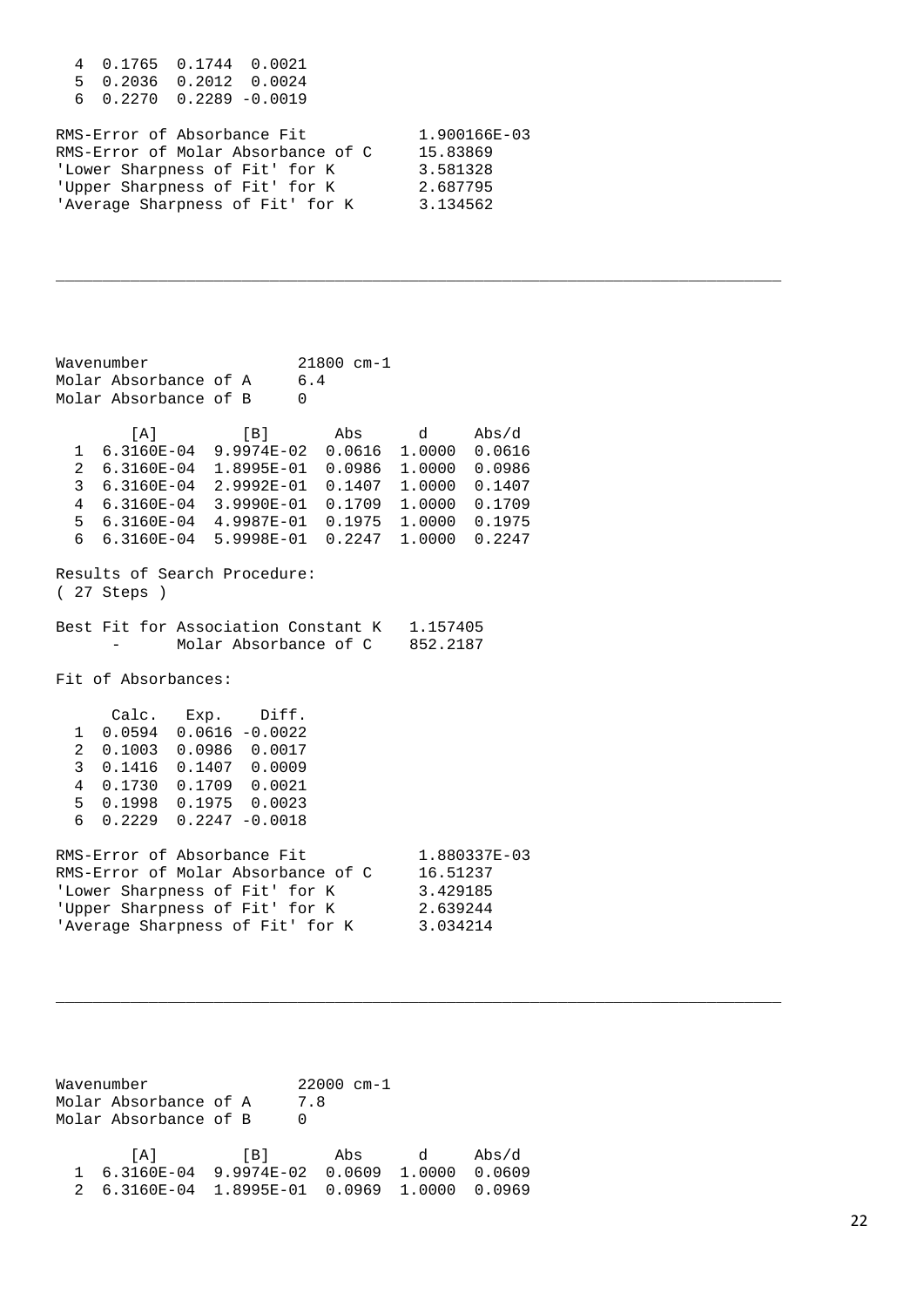3 6.3160E-04 2.9992E-01 0.1382 1.0000 0.1382 4 6.3160E-04 3.9990E-01 0.1678 1.0000 0.1678 5 6.3160E-04 4.9987E-01 0.1939 1.0000 0.1939 6 6.3160E-04 5.9998E-01 0.2206 1.0000 0.2206 Results of Search Procedure: ( 28 Steps ) Best Fit for Association Constant K 1.142882 Molar Absorbance of C 840.2615 Fit of Absorbances: Calc. Exp. Diff. 1 0.0588 0.0609 -0.0021 2 0.0987 0.0969 0.0018 3 0.1390 0.1382 0.0008 4 0.1698 0.1678 0.0020 5 0.1960 0.1939 0.0021 6 0.2187 0.2206 -0.0019 RMS-Error of Absorbance Fit  $1.827032E-03$ RMS-Error of Molar Absorbance of C 16.18611 'Lower Sharpness of Fit' for K 3.081424 'Upper Sharpness of Fit' for K 2.861856 'Average Sharpness of Fit' for K 2.97164

05/04-2000: A=Chloranil, B=Naphthalene (1-6) --------------------------------------------

Results of Individual Treatment of Data for Each Wavenumber:

| $cm-1$ | Κ    | Е   | RMS(E) | RMS(Abs)    | Sharpness |
|--------|------|-----|--------|-------------|-----------|
| 19000  | 1.41 | 480 | 7      | $1.1E-03$   | 3.7854    |
| 19200  | 1.40 | 541 | 8      | $1.4E-03$   | 3.2888    |
| 19400  | 1.40 | 594 | 9      | $1.5E-03$   | 3.4280    |
| 19600  | 1.39 | 649 | 10     | $1.6E-03$   | 3.4702    |
| 19800  | 1.38 | 696 | 11     | $1.8E-03$   | 3.0913    |
| 20000  | 1.36 | 742 | 12     | $1.8E-03$   | 3.6266    |
| 20200  | 1.34 | 778 | 13     | $1.9E-03$   | 3.2285    |
| 20400  | 1.33 | 804 | 13     | $1.8E-03$   | 3.7954    |
| 20600  | 1.30 | 830 | 14     | $1.9E-03$   | 3.4229    |
| 20800  | 1.29 | 843 | 14     | $1.9E - 03$ | 3.6384    |
| 21000  | 1.27 | 851 | 15     | $2.0E - 03$ | 3.3462    |
| 21200  | 1.24 | 857 | 15     | $1.9E-03$   | 3.3782    |
| 21400  | 1.20 | 864 | 15     | $1.9E - 03$ | 3.4404    |
| 21600  | 1.19 | 855 | 16     | $1.9E-03$   | 3.1346    |
| 21800  | 1.16 | 852 | 17     | $1.9E-03$   | 3.0342    |
| 22000  | 1.14 | 840 | 16     | $1.8E-03$   | 2.9716    |
|        |      |     |        |             |           |

\_\_\_\_\_\_\_\_\_\_\_\_\_\_\_\_\_\_\_\_\_\_\_\_\_\_\_\_\_\_\_\_\_\_\_\_\_\_\_\_\_\_\_\_\_\_\_\_\_\_\_\_\_\_\_\_\_\_\_\_\_\_\_\_\_\_\_\_\_\_\_\_\_\_\_\_\_\_

| Sharpness-Weighted Mean of K 1.303195 |                |         |              |
|---------------------------------------|----------------|---------|--------------|
|                                       |                | SD of K | 8.590018E-02 |
|                                       | Mean RMS(abs)  |         | 1.754524E-03 |
|                                       | Mean Sharpness |         | 3.380037     |